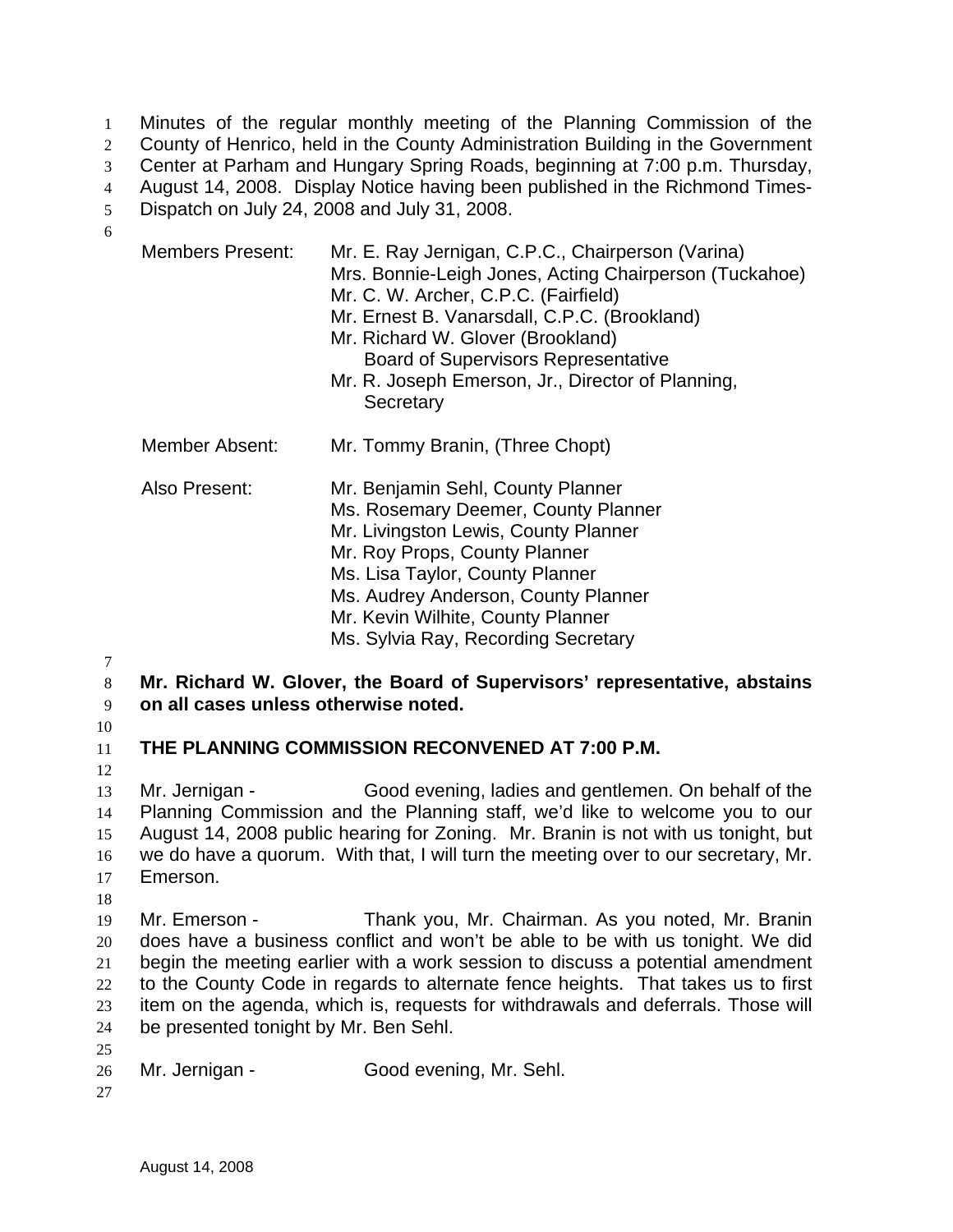Mr. Sehl - Good evening, Mr. Chairman. Good evening, members of the Commission. The first item is a request for a withdrawal, and that is on page 3 of your agenda. That is item P-10-07, Richmond Strikers Soccer Club, Incorporated. This is located on the east line of Pouncey Tract Road, approximately 900 feet south of Shady Grove Road. This item has been withdrawn by the applicant; no action is necessary by the Commission at this time. 28 29 30 31 32 33 34

35

## 36 *Deferred from the July 10, 2008 Meeting.*

37 38 39 40 41 42 43 44 **P-10-07 Scott Turner for Richmond Strikers Soccer Club, Inc.**: Request for a Provisional Use Permit under Sections 24-95(a)(3), 24-120 and 24-122.1 of Chapter 24 of the County Code in order to construct a 144' high telecommunications tower on part of Parcel 740-768-1098, located on the east line of Pouncey Tract Road (State Route 271) approximately 900 feet south of Shady Grove Road. The existing zoning is A-1 Agricultural District. The Land Use Plan recommends Open Space/Recreation and Environmental Protection Area.

45 46

47

Mr. Jernigan - **Okay.** 

48 49 50 51 52 Mr. Sehl - Your first request for deferral is on page 2 of your agenda. This is P-7-08, Diamond Communications. This is located on the north line of Midview Road, approximately 1,075 feet east of New Market Road. The applicant is proposing a 150-foot-tall telecommunications tower. The deferral is requested to the October 9, 2008 meeting.

53

## 54 *Deferred from the July 10, 2008 Meeting.*

55 56 57 58 59 60 61 62 **P-7-08 Gregory S. Tully for Diamond Communications, LLC**: Request for a Provisional Use Permit under Sections 24-95(a)(3), 24-120 and 24-122.1 of Chapter 24 of the County Code in order to construct a 150' high monopole telecommunications tower and related equipment, on part of Parcel 804-702-0772, located on the north line of Midview Road approximately 1,075 feet east of New Market Road (State Route 5). The existing zoning is R-3 One-Family Residence District. The Land Use Plan recommends Suburban Residential 1, 1.0 to 2.4 units net density per acre.

63

64 65 66 67 Mr. Jernigan - Is there any opposition the deferral of case P-7-08, Gregory S. Tully for Diamond Communications? There is no opposition. With that, I will move for deferral of P-7-08, Gregory S. Tully for Diamond Communications, to October 9, 2008, by request of the applicant.

68

69 Mr. Vanarsdall - Second.

70

71 Mr. Jernigan - Motion by Mr. Jernigan, seconded by Mr. Vanarsdall.

- 72 All in favor say aye. All opposed say no. The ayes have it; the motion passes.
- 73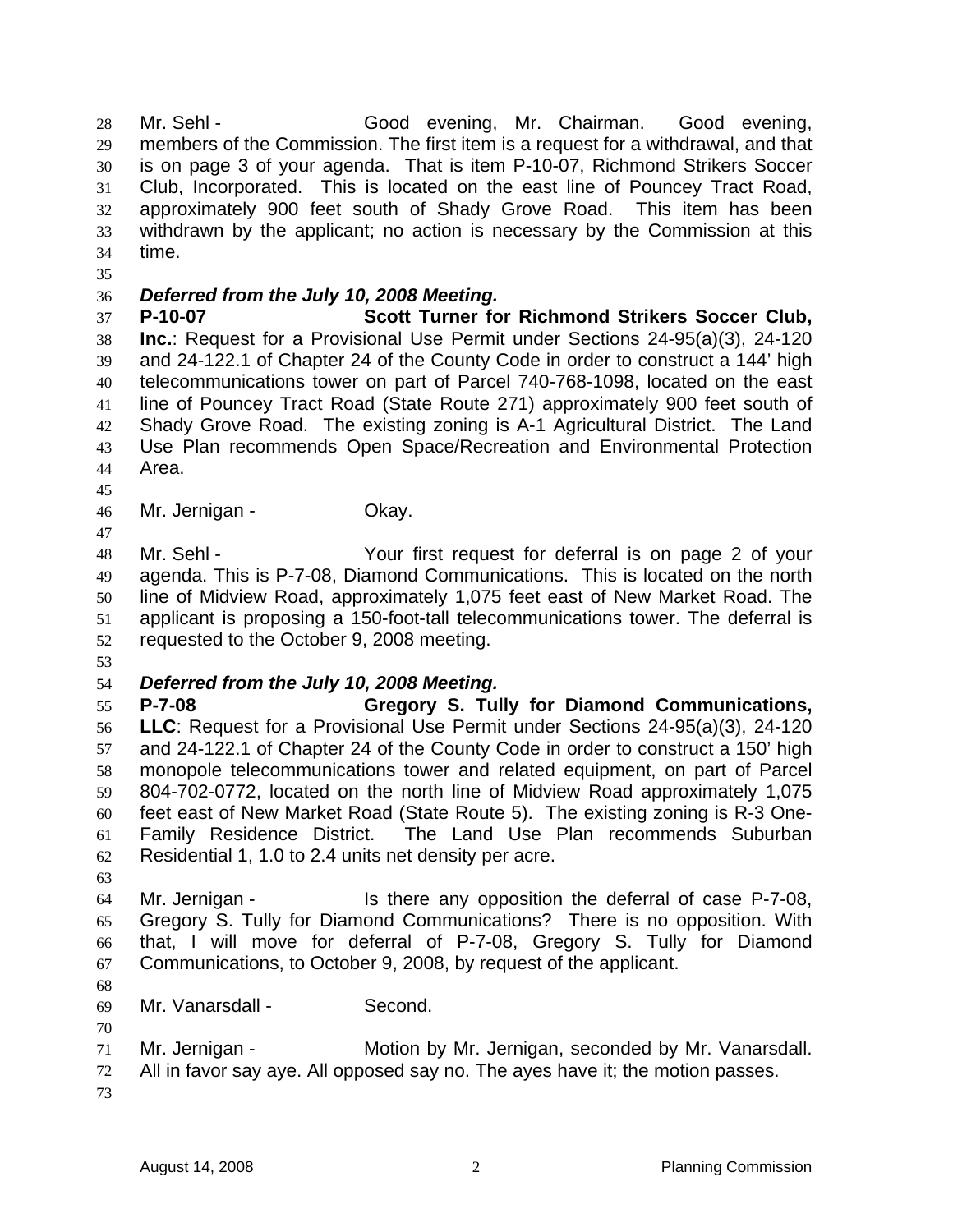At the request of the applicant, the Planning Commission deferred P-7-08, Gregory S. Tully for Diamond Communications, to its meeting on October 9, 2008. 74 75 76

77

78 79 80 81 Mr. Sehl - The next item is also on page 2 of your agenda. This is case C-25C-08, Tuckaway Child Development Center. This is located at the southeast intersection of New Market Road and Midview Road. A daycare is proposed, and the deferral is requested to the September 11, 2008 meeting.

82

83 84 85 86 87 88 89 90 91 **C-25C-08 Kristen D. Keatley for Tuckaway Child Development Center**: Request to conditionally rezone from R-2AC One-Family Residence District (Conditional) and B-1C Business District (Conditional) to B-1C Business District (Conditional), Parcels 803-701-8673 and 803-701-3978, containing approximately 5.22 acres, located at the southeast intersection of New Market Road (State Route 5) and Midview Road. The applicant proposes a daycare. The use will be controlled by zoning ordinance regulations and proffered conditions. The Land Use Plan recommends Suburban Residential 1, 1.0 to 2.4 units net density per acre, and Commercial Concentration.

93 94 95 96 97 Mr. Jernigan - The Is there any opposition to the deferral of case C-25C-08, Kristen D. Keatley for Tuckaway Child Development Center? There is no opposition. With that, I will move for deferral of case C-25C-08, Kristen D. Keatley for Tuckaway Child Development Center, to September 11, 2008, by request of the applicant.

98

100

92

99 Mrs. Jones - Second.

101 102 103 Mr. Jernigan - **Motion by Mr. Jernigan, seconded by Mrs. Jones. All** in favor say aye. All opposed say no. The ayes have it; the motion passes.

104 105 106 At the request of the applicant, the Planning Commission deferred C-25C-08, Kristen D. Keatley for Tuckaway Child Development Center, to its meeting on September 11, 2008.

107

108 109 110 111 112 113 Mr. Sehl - The next item is on page 3 of your agenda. This is case C-26C-08, Ethan and Elizabeth Krash. This is a request to rezone from A-1 Agricultural District to R-3C One-Family Residence District. It's a request located on the north line of Dublin Road approximately 250 feet east of its intersection with Belfast Road. The deferral is requested to the September 11, 2008 meeting.

114 115 116 117 118 119 **C-26C-08 Andrew M. Condlin for Ethan and Elizabeth Krash**: Request to conditionally rezone from A-1 Agricultural District to R-3C One-Family Residence District (Conditional), Parcel 745-764-4296, containing 2.94 acres, located on the north line of Dublin Road approximately 250 feet east of its intersection with Belfast Road. The applicant proposes a single-family residential subdivision with a density not to exceed 2.4 dwelling units per acre.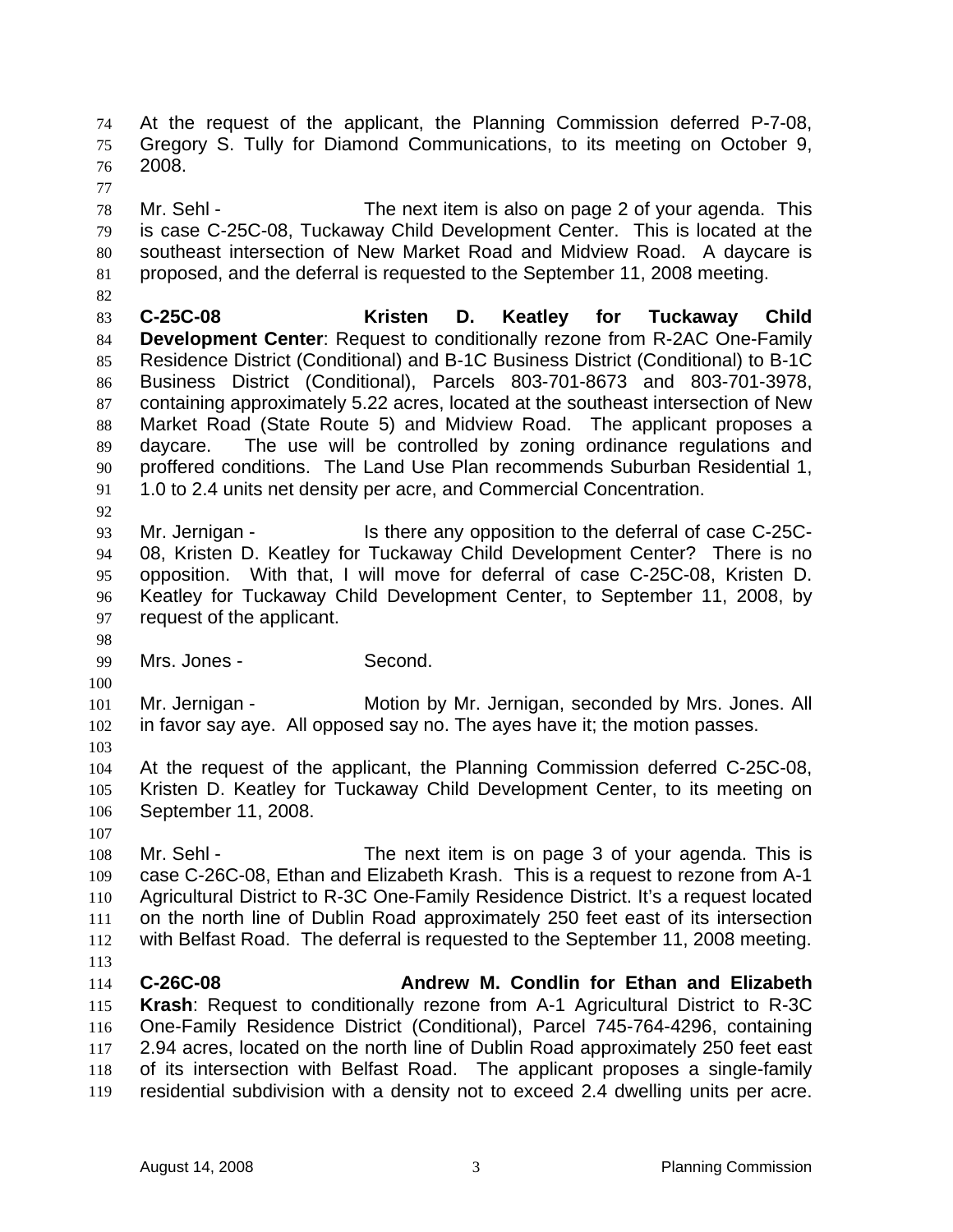The R-3 District allows a minimum lot size of 11,000 square feet and a maximum gross density of 3.96 units per acre. The use will be controlled by zoning ordinance regulations and proffered conditions. The Land Use Plan recommends Suburban Residential 1, 1.0 to 2.4 units net density per acre. 120 121 122 123

125 126 127 128 129 Mr. Jernigan - Is there any opposition to the deferral of C-26C-08, Andrew M. Condlin for Ethan and Elizabeth Krash? There is no opposition. Mr. Vanarsdall, I'm sorry, I'll make the deferral on that. With that, I make a motion to defer C-26C-08, Andrew M. Condlin for Ethan and Elizabeth Krash, to September 11, 2008, by request of the applicant.

130

132

124

131 Mrs. Jones - Second.

133 134 Mr. Jernigan - **Motion by Mr. Jernigan, seconded by Mrs. Jones. All** in favor say aye. All opposed say no. The ayes have it; the motion passes.

135 136 137 138 At the request of the applicant, the Planning Commission deferred C-26C-08, Andrew M. Condlin for Ethan and Elizabeth Krash, to its meeting on September 11, 2008.

140 141 142 143 144 145 Mr. Sehl - The next request is in the Brookland District, and is on page 4 of your agenda, and is case C-64C-06, Wistar Creek, LLC. This is a request to rezone from R-3 One-Family Residence District to RTHC Residential Townhouse District (Conditional). It is located on the south line of Wistar Road, approximately 140 feet west of Walkenhut Drive. The deferral is requested to the September 11, 2008 meeting.

146

139

147 *Deferred from the July 10, 2008 Meeting.*

148 149 150 151 152 153 154 155 156 157 158 159 **C-64C-06 Jennifer D. Mullen for Wistar Creek, LLC**: Request to conditionally rezone from R-3 One-Family Residence District to RTHC Residential Townhouse District (Conditional), Parcels 767-750-8298, 768-750- 0490, and part of Parcels 767-751-8651, 768-751-0638, 768-751-2435, 768-751- 4119, and 768-751-1362 containing 20.38 acres, located on the south line of Wistar Road approximately 142 feet west of Walkenhut Drive. The applicant proposes a residential townhouse development with a maximum of 72 dwelling units, an equivalent density of 3.53 units per acre. The RTH District allows a maximum gross density of 9 units per acre. The use will be controlled by zoning ordinance regulations and proffered conditions. The Land Use Plan recommends Suburban Residential 2, 2.4 to 3.4 units net density per acre, and Office.

160

```
161 
162 
163 
     Mr. Jernigan - Is there any opposition to the deferral of case C-64C-
     06, Jennifer D. Mullen for Wistar Creek, LLC? There is no opposition, Mr. 
     Vanarsdall.
```
164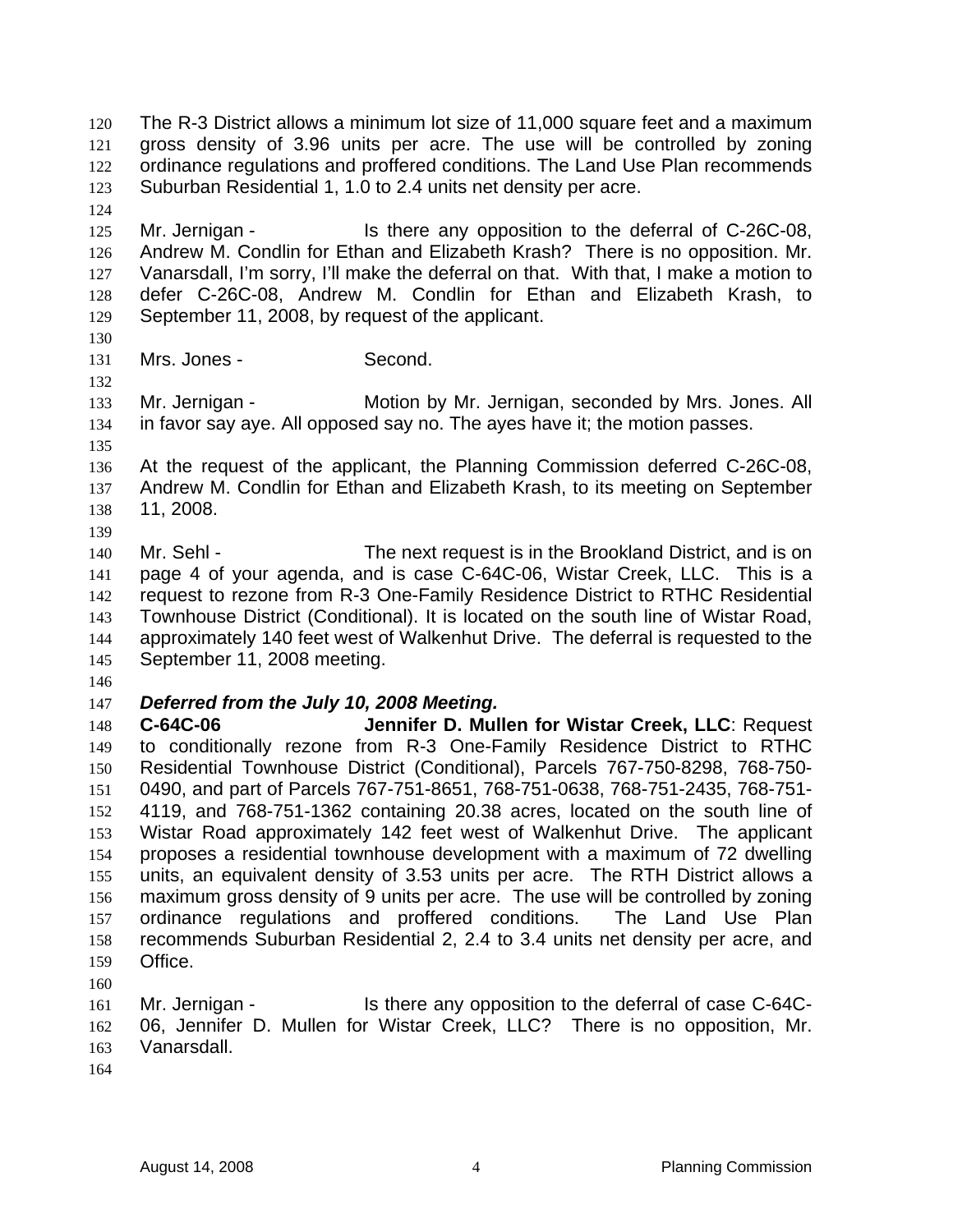Mr. Vanarsdall - Mr. Condlin, would you come down to the mike, please? Mr. Condlin, I won't be able to honor your request tonight because, as you know, this will be the  $14<sup>th</sup>$  deferment, 13 before this. It started out in December of 2006. So, I'd like to hear it tonight. 165 166 167 168 169 170 171 172 173 174 175 176 177 178 179 180 181 182 183 184 185 186 187 188 189 190 191 192 193 194 195 196 197 198 199 200 201 202 203 204 205 206 207 208 209 210 Mr. Condlin - The Yes sir, if that's your pleasure. We're obviously not prepared, given everything else. We just needed one more month, given the last comments we've received from the County, including as late as Monday. Mr. Vanarsdall - That's all right. Mr. Condlin - Cassette Condinuity Condinuity Okay. I appreciate that. Mr. Vanarsdall - Ckay, thank you. With that, Mr. Chairman, I move that deferment for C-64C-06, Jennifer D. Mullen for Wistar Creek, LLC, be denied. Mr. Archer - Second. Mr. Jernigan - We have a motion by Mr. Vanarsdall, seconded by Mr. Archer to deny the deferral of C-64C-06, Jennifer D. Mullen for Wistar Creek, LLC. All in favor say aye. All opposed say no. The ayes have it; the motion passes. The Planning Commission denied the applicant's request for deferral of C-64C-06, Jennifer D. Mullen for Wistar Creek, LLC. **THIS CASE IS HEARD ON PAGE 23 OF THE MINUTES.**  Mr. Emerson - The Mr. Chairman, that completes your requests for withdrawals and deferrals, and takes you to the requests for expedited items. You have one item on the expedited agenda tonight, and that will be presented by Mr. Ben Sehl. Mr. Sehl - Thank you, Mr. Secretary. This expedited request is in the Three Chopt District, and is located on page 3 of your agenda. This is case C-27C-08, The Peck Company. This is located on the northeast line of Mayland Drive, approximately 250 feet east of its intersection with Stillman Parkway and is a request to amend proffered conditions accepted with rezoning case C-1C-86, and is an amendment to Proffer 8 to increase the permitted site coverage from 65% to 70% to allow for additional parking area. **C-27C-08 John Nolde for The Peck Company**: Request to amend proffered conditions accepted with Rezoning Case C-1C-86, on Parcel 753-757-6051, located on the northeast line of Mayland Drive approximately 250 feet east of its intersection with Stillman Parkway. The applicant proposes to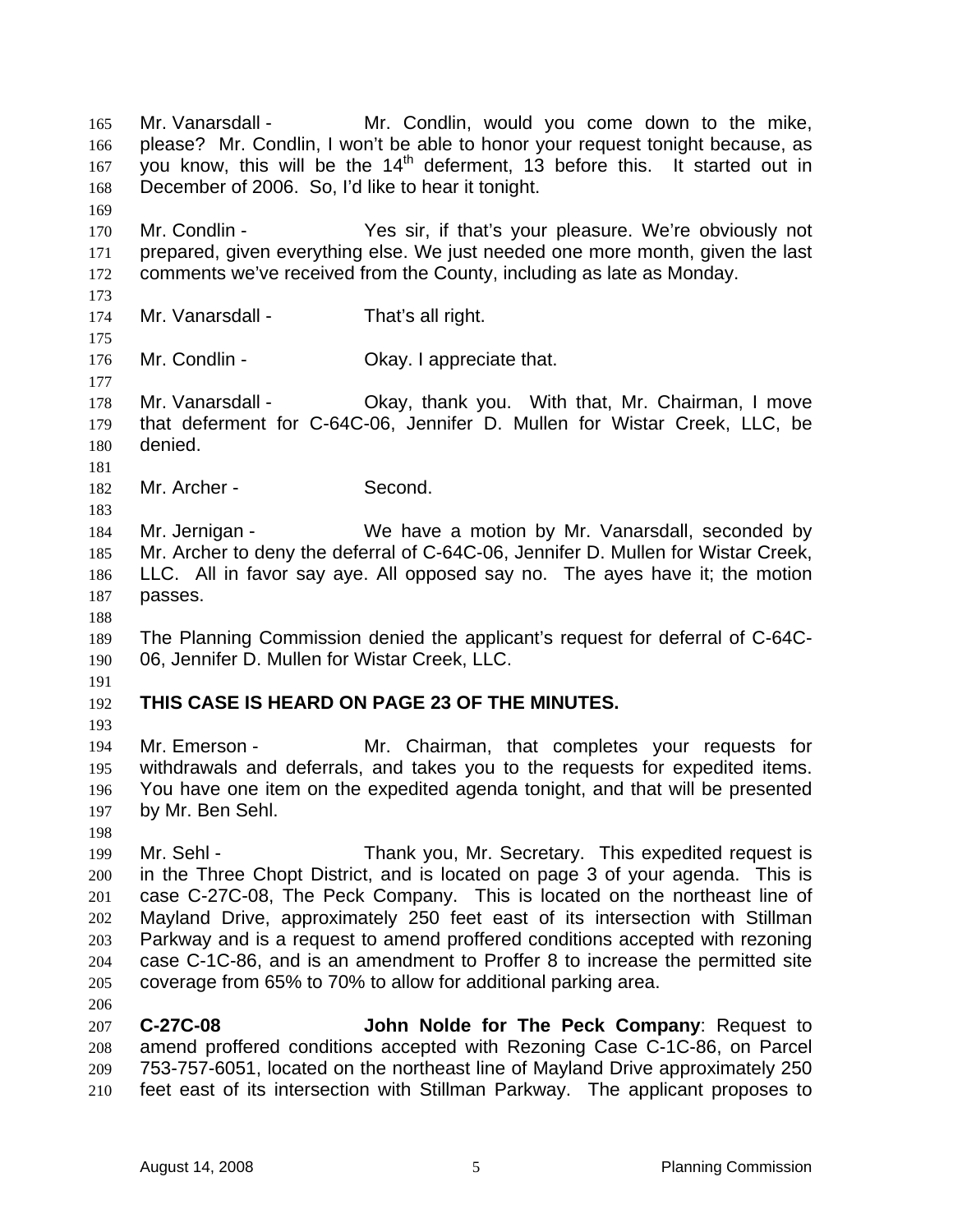amend Proffer 8 to increase permitted site coverage from 65% to 70% to allow additional parking area. The existing zoning is O-2C Office District (Conditional). The Land Use Plan recommends Office. 211 212 213 214 215 216 217 218 219 220 221 222 223 224 225 226 227 228 229 230 231 232 233 234 235 236 237 238 239 240 241 242 243 244 245 Mr. Jernigan - The Is there any opposition to case C-27C-08, John Nolde for The Peck Company? There is no opposition. With that, I will move for— Mrs. Jones - Um— Mr. Jernigan - Ch, there is opposition? Male in audience - [Off mike.] There is some opposition. We would like to have some more information about what that entails…[remained inaudible.] Mr. Jernigan - Okay. What we'll do is we'll pull that off the expedited agenda, and we'll hear it in its order on the agenda. Thank you, sir. **THIS CASE IS HEARD ON PAGE 12 OF THESE MINUTES.**  Mr. Emerson - Mr. Chairman, that takes you to the public hearing portion of your agenda with six cases to be heard. Mr. Jernigan - Ckay. **PLAN OF DEVELOPMENT** *(Deferred from the July 23, 2008 Meeting)* POD-53-08 B&S Tree Service – Old Staples Mill Road **Balzer & Associates, Inc. for Richard S. Bonds:**  Request for approval of a Plan of Development, as required by Chapter 24, Section 24-106 of the Henrico County Code, to construct a one-story, 4,707 square foot office/warehouse building. The 1.47-acre portion of the 2.78-acre site is located on the east line of Old Staples Mill Road, approximately 425 feet south of Hungary Road, on parcel 770-758-0073. The zoning is M-1, Light Industrial District. County water and sewer. **(Brookland)**  Mr. Jernigan - Is there any opposition to POD-53-08, B&S Tree Service? There is no opposition. Good evening, Mr. Wilhite. Mr. Wilhite - Good evening. Thank you, Mr. Chairman. Mr. Jernigan - You may proceed.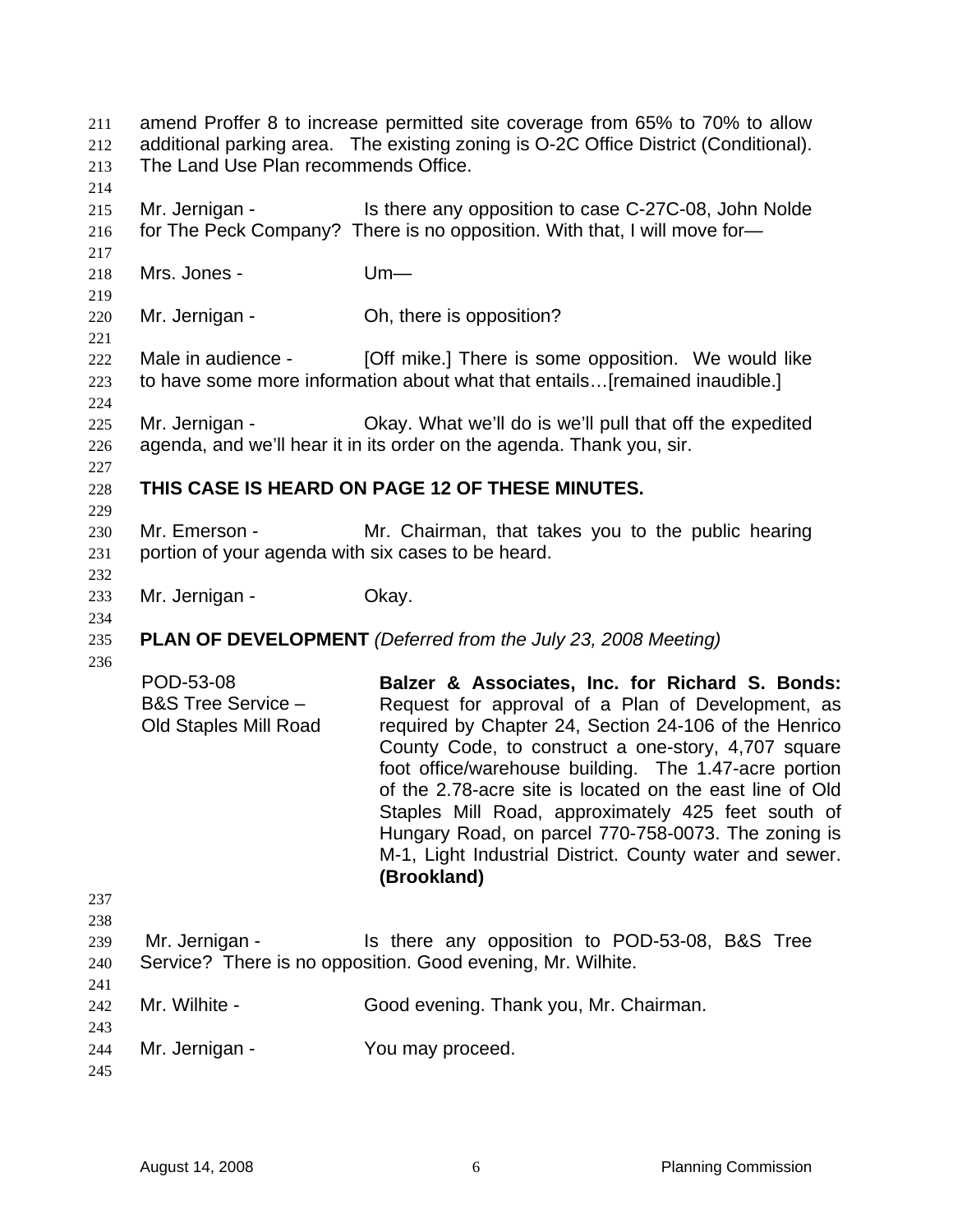Mr. Wilhite - This case was deferred from your July 23<sup>rd</sup> meeting. Since that time, we have met twice with the applicant to discuss the architectural design of the proposed building. In the last week, we did receive revised architectural plans; they're included with the packet that was just handed out to you. This building has gone from primarily a metal building to mostly a masonry building on three sides with split-face block and brick. It will remain a metal building in the rear façade. We also received a detail for a seven-foot-high chain link fence that is around the gravel storage lot in the rear of this building. The fence is black-vinyl coated with a black fabric mesh attached to the fence so you will not be able to see through it. 246 247 248 249 250 251 252 253 254 255

256

260

266

257 258 259 The only thing being stored in the gravel lot will be the vehicles in use for this business. All their contractors' equipment must be stored within the enclosed building.

261 262 263 264 265 Since the last meeting on July  $23^{\text{rd}}$ , a condition has been added—it appears as #35 on your agenda. This deals with the need for a maintenance agreement with the Department of Public Works for an existing billboard on this site. There is some dedication of additional right-of-way for Old Staples Mill Road. This billboard will encroach slightly into the public right-of-way.

267 Staff recommends approval of the revised plans in your packet.

268 269 270 271 272 273 274 275 276 277 278 279 280 281 282 283 Mr. Jernigan - Are there any questions for Mr. Wilhite from the Commission? Mr. Vanarsdall - I don't have any. Mr. Jernigan - Ckay, Mr. Vanarsdall. Mr. Vanarsdall - I don't need to hear from the applicant. Mr. Jernigan - You do? Mr. Vanarsdall - Do not. Mr. Jernigan - **Do not. Okay.** 

284 285 286 287 288 Mr. Vanarsdall - I want to thank Mr. Wilhite for the work he did on this. We had a meeting with Ms. Croft—who used to be with us and is representing the consulting company—Mr. Simon Muller, and Christopher Wolfe. I appreciate all the cooperation they gave us. Mr. Bonds is here tonight, and we thank him.

289 290 With that, I recommend POD-53-08, B&S Tree Service, be approved with the annotations on the plans, standard conditions for developments of this type, and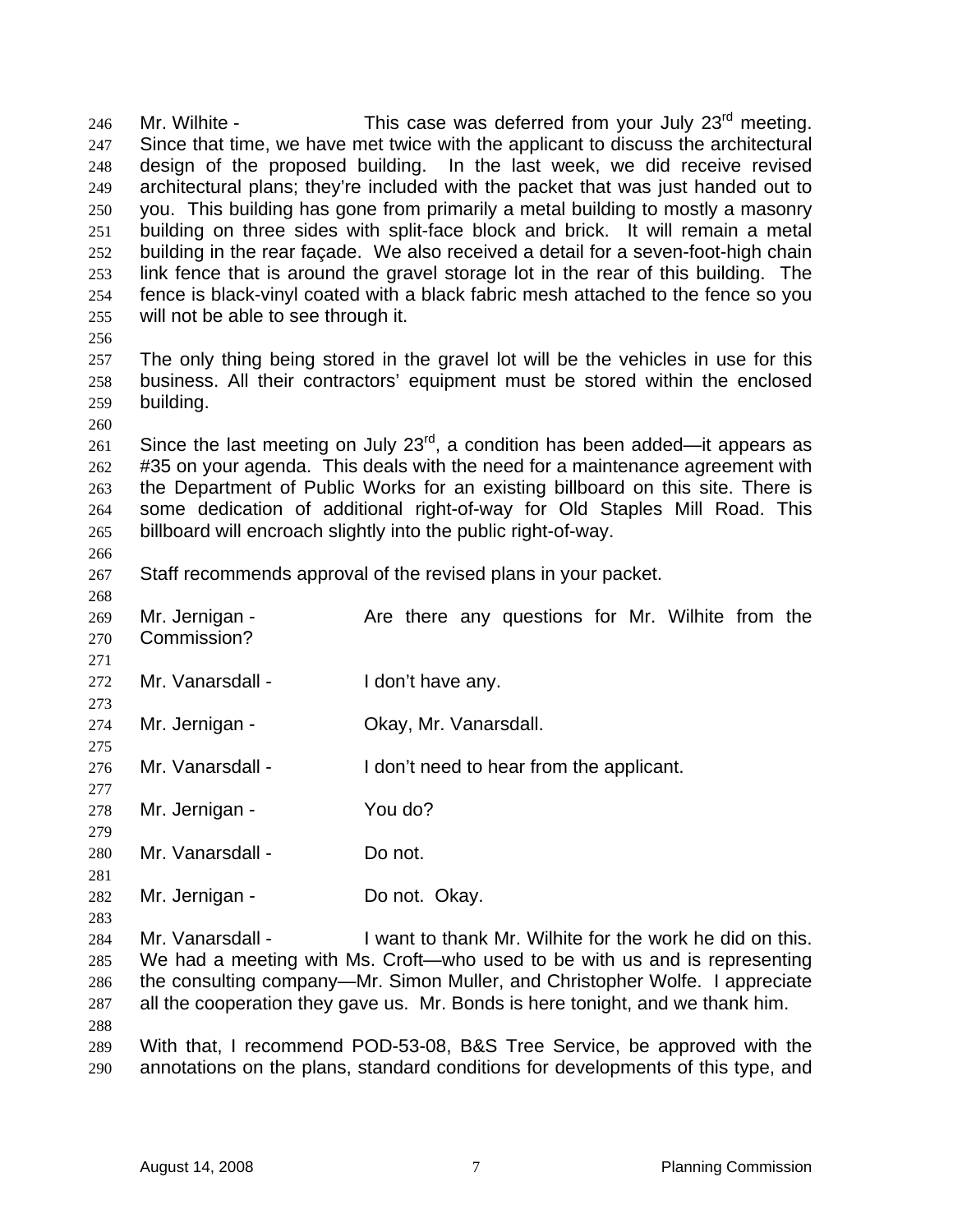the following additional conditions 29 through 35, and I want to delete Condition #30. 291 292 293 294 295 296 297 298 299 300 301 302 303 304 305 306 307 308 310 311 312 313 Mr. Archer - You said delete #30? Mrs. Jones - **Delete?** Mr. Vanarsdall - Delete #30, the sidewalks. Mr. Archer - Till second, Mr. Chairman. Mr. Jernigan - Motion by Mr. Vanarsdall, seconded by Mr. Archer. All in favor say aye. All opposed say no. The ayes have it; the motion passes. The Planning Commission approved POD-53-08, B&S Tree Service, subject to the annotations on the plans, the standard conditions attached to these minutes for developments of this type, and the following additional conditions: 309 29. The right-of-way for widening of Old Staples Mill Road as shown on approved plans shall be dedicated to the County prior to any occupancy permits being issued. The right-of-way dedication plat and any other required information shall be submitted to the County Real Property Agent at least sixty (60) days prior to requesting occupancy permits. 314 30. **DELETE.** A concrete sidewalk meeting County standards shall be 315 provided along the east side of Old Staples Mill Road. 316 317 318 319 320 321 322 323 324 325 326 327 328 329 330 331 332 333 334 335 336 31. All repair work shall be conducted entirely within the enclosed building. 32. Outside storage shall not be permitted except as shown on the approved plan. All storage of contractor's equipment shall occur entirely within an enclosed building. 33. Approval of the construction plans by the Department of Public Works does not establish the curb and gutter elevations along the Henrico County maintained right-of-way. The elevations will be set by Henrico County. 34. The location of all existing and proposed utility and mechanical equipment (including HVAC units, electric meters, junctions and accessory boxes, transformers, and generators) shall be identified on the landscape plan. All building mounted equipment shall be painted to match the building, and all equipment shall be screened by such measures as determine appropriate by the Director of Planning or the Planning Commission at the time of plan approval. 35. The applicant shall enter into a maintenance agreement with the Department of Public Works for any portion of the existing outdoor advertising sign that encroaches into the public right-of-way along Old Staples Mill Road prior to the issuance of a certificate of occupancy for this development.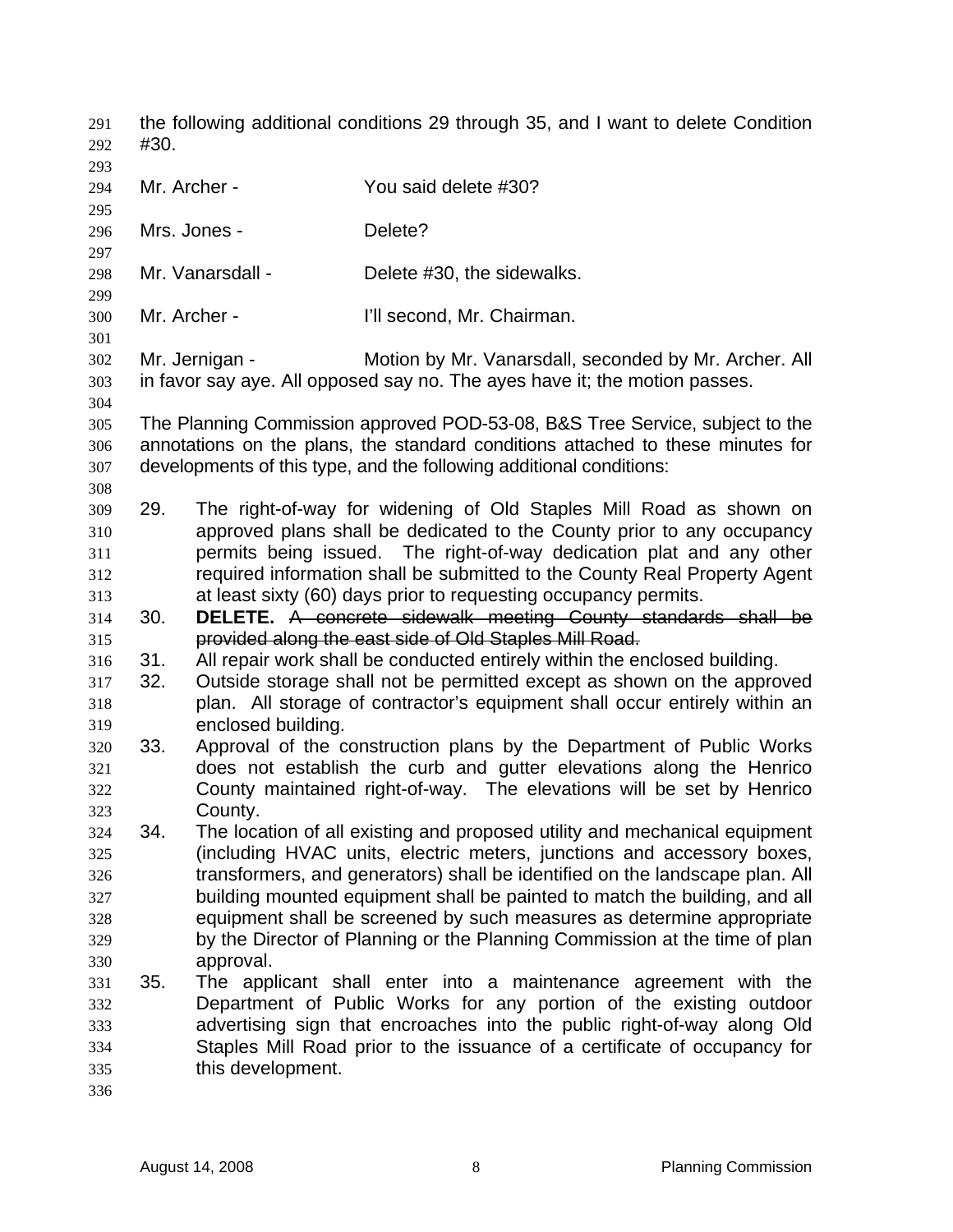**P-13-08 Gloria L. Freye for Richmond 20 MHz LLC**: Request for a Provisional Use Permit under Sections 24-95(a)(3), 24-120 and 24- 122.1 of Chapter 24 of the County Code in order to construct a 151.8' high flagpole-style telecommunications tower and related equipment, on part of Parcel 814-687-3204, located on the west line of Recreation Road approximately 1,200 feet south of its intersection with New Market Road (State Route 5). The existing zoning is A-1 Agricultural District. The Land Use Plan recommends Open Space/Recreation. The site is in the Airport Safety Overlay District. 337 338 339 340 341 342 343 344

- 346 347 348 Mr. Jernigan - Is there any opposition case P-13-08, Gloria L Freye for Richmond 20 MHz LLC? There is no opposition. Mr. Props, how are you this evening?
- 350 Mr. Props - Fine, sir. How are you?
- 352 Mr. Jernigan - Great. You may proceed.

354 355 356 357 358 359 360 Mr. Props - Mr. Chairman, members of the Commission, nTelos is requesting to construct a 151.8 foot high stealth flagpole communication tower and related equipment on a 1.22-acre parcel located at 8088 Recreation Road. American Legion Post #233 owns the lease area and occupies a building adjacent to the proposed tower. The site is currently zoned A-1 Agricultural, is within the Airport Safety Overlay District, and requires a Provisional Use Permit for towers exceeding 50 feet in height.

- 362 363 364 365 366 367 368 369 The 2010 Land Use Plan recommends Open Space/Recreation. This recommendation does not preclude tower facilities and is consistent with a County preference for locating towers on land zoned agricultural and not planned or utilized for residential purposes. Varina Recreation Association, Varina Elementary School, Varina Ruritan Club, and the Varina Scout House are all located in the immediate area. There are also two large-lot, A-1 single-family residences over 330 feet away, and Battery Hills Subdivision, zoned A-1, is over 750 feet to the south.
- 370

345

349

351

353

361

371 372 373 374 375 376 377 378 379 380 381 382 A siting policy contained in the 2010 Wireless Communication Technology Element recommends no towers within 1,400 feet of Route 5 unless an acceptable stealth tower design is utilized. This request to construct a stealth flagpole tower is in harmony with that policy. While the actual tower will be located less than 1,200 feet from selective locations along this scenic byway, natural wooded buffers effectively screen and conceal view areas that are less than 1,400 feet. The only exception is an isolated area near the Gregg Road/Route 5 intersection. Since the flag will fly continually, a 20-foot by 30-foot all-weather flag and low-level lighting have been conditioned. The applicant conducted a balloon float and held a community meeting. Concerns expressed at this meeting include the need for adequate landscaping, landscaping maintenance, and drainage.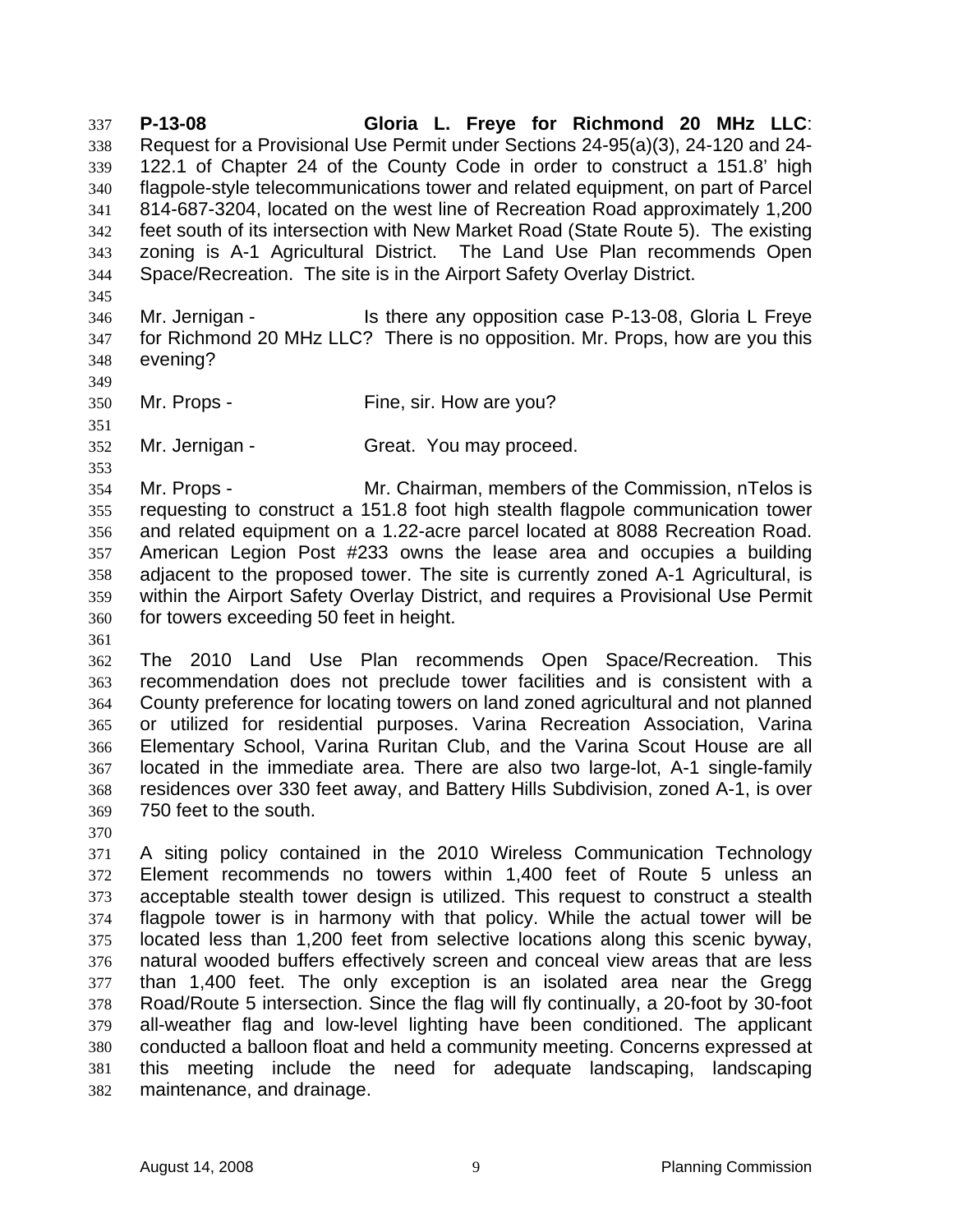383 384 385 386 387 388 389 390 391 392 393 394 395 396 397 398 399 400 401 402 403 404 405 406 407 408 409 410 411 412 413 414 415 416 417 418 419 420 421 422 423 424 425 426 The stealth tower will be separated from the equipment compound by the access road easement. Condition #14 has been included to enhance compound screening and buffering. In consideration of the towers stealth flagpole design, limited visibility, surrounding land use compatibility, co-location opportunities, and written support from the Varina Beautification Committee, staff supports this request with the recommended conditions submitted in the staff report. This concludes my presentation and I would be happy to answer any questions. Mr. Jernigan - The Are there any questions for Mr. Props from the Commission? Thank you, Mr. Props. Mrs. Jones - I do want to ask a real quick one. Do you happen to know the height of the lights at McGeorge Field right there at the Varina Recreation Association? Mr. Props - The ball field lights? Mrs. Jones - The light poles. Mr. Props - Not exactly. If I had to guess, probably 50 or 60 feet. Mrs. Jones - Okay. It's just hard to get a feel for that. When looking at those, I didn't know if they were closer to a hundred. Okay. Mighty tall tower here. Thank you. Mr. Jernigan - All right. I would like to hear from the applicant. So, Ms. Freye, would you come down, please? Ms. Freye - Good evening, Mr. Chairman, members of the Commission. My name is Gloria Freye. I'm an attorney with McGuire Woods, here on behalf of nTelos. I would like to thank the staff for the work they've put in on reviewing this case. I'd also like to thank the members of the Varina Beautification Committee who made special efforts to visit this property, view the balloon test, and to work with us on an acceptable stealth design because of the proximity to Route 5. As far as I know, there is no public opposition to this request. There are folks here in support, and I would like to ask them to stand at this time. Thank you. Mr. Jernigan - Thank you.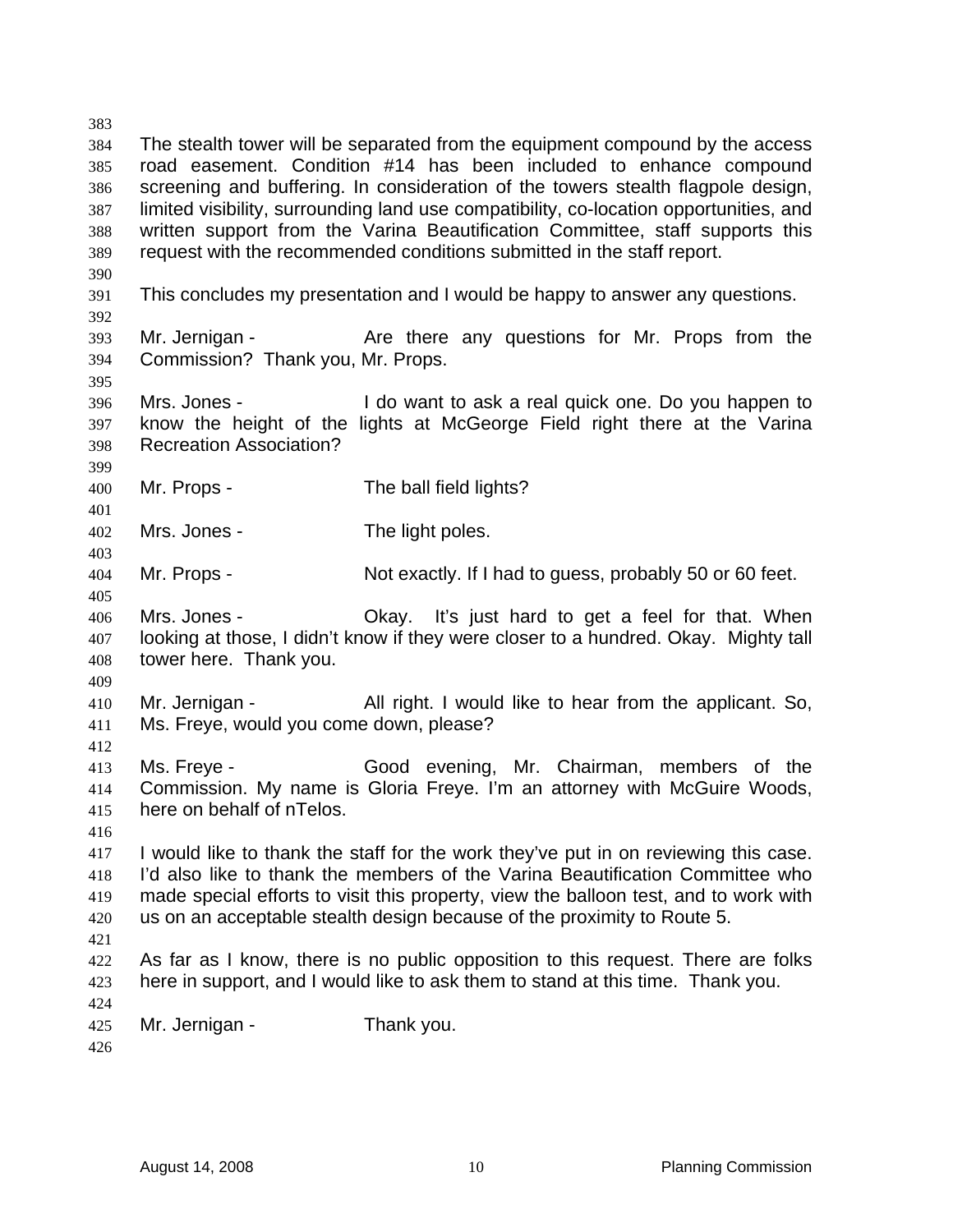Ms. Freye - nTelos has reviewed the conditions that are proposed for the provisional use permit, and they are in agreement with the terms and conditions. We'll be glad to answer any questions that you have. 427 428 429 430 431 432 433 434 435 436 437 438 439 440 441 442 443 444 445 446 447 448 449 450 451 452 453 454 455 456 457 458 459 460 461 462 463 464 465 466 467 468 469 470 Mr. Jernigan - Ms. Freye, please explain to them that it's a little different than most of the towers we do in that the equipment on this will not be at the pole, it'll be screened behind another building. Ms. Freye - That's correct. We're moving that behind, separated from the pole, and against a stand of trees and a backdrop of landscaping so we'll have some buffering and screening back there. Then with the fencing and the landscaping that we'll do around the base of it, it will virtually disappear and be camouflaged into that wooded area. Mr. Jernigan - Did you bring the pictures with you? Ms. Freye - Yes sir. Mr. Jernigan - The Music of the Vou have it, can you show the one from the school site? Can you show us the pole? Ms. Freye - The Yes sir. Okay. It does show that the school has three flagpoles in the foreground. You can tell the day that we did that the wind was not blowing because those flags are not unfurled. We went ahead and did the photo, the computer-generated photo in the background to show what the visibility of the flag would be if the wind were blowing. It's right in that section of Route 5 where you do have the visibility. That's from the commercial area there at Strath Road. Once you get right past the school, you lose sight of the flag again. Mr. Jernigan - This was the most visible spot. Ms. Freye - The Mes sir, it was the most visible spot. Mr. Jernigan - Ckay. Are there any questions for Ms. Freye from the Commission? Mrs. Jones - Do you happen to know the height of the poles— Ms. Freye - We were guessing as well that they're probably 50, 60 feet. Mrs. Jones - Chay.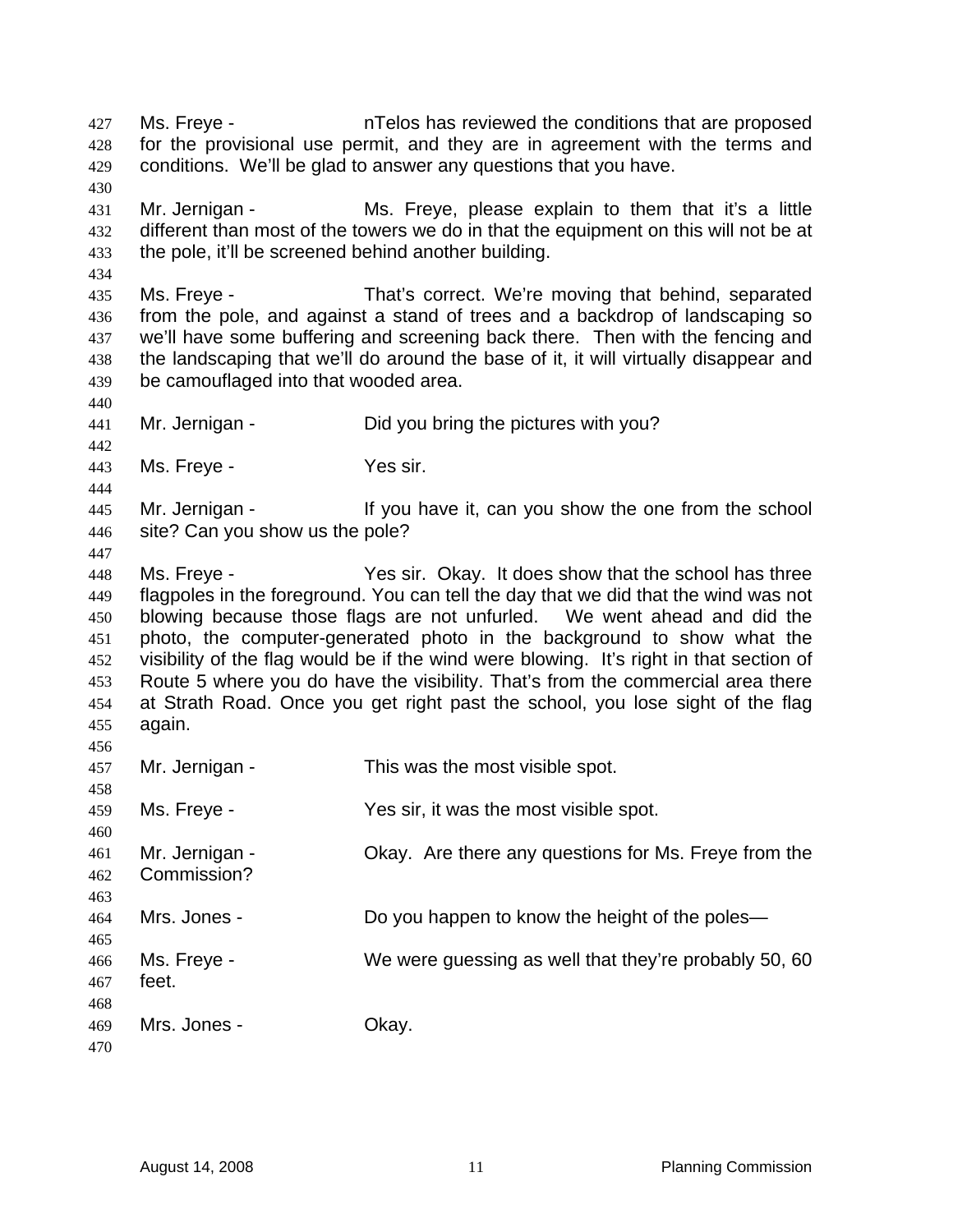Ms. Freye - One of the things that the company looked at, Mrs. Jones, was whether they'd be tall enough to have an extension, like a light standard extension, and they weren't. 471 472 473 474 475 476 477 478 479 480 481 482 483 484 485 486 487 488 489 490 491 492 493 Mrs. Jones - They're not. Okay. Mr. Jernigan - Thank you, Ms. Freye. Well, this worked out good. This pole was originally in another spot, and was relocated to this spot. I think this is great to have an American Legion, and have this tall pole and a 30 by 20 flag flying. It worked out great because we do have to have a stealth design since it's within the 1400 foot range of Route 5. I think this will give us communication, and look good, too. With that, I will move for approval of P-13- 08, Gloria L Freye for Richmond 20 MHz, LLC, to send to the Board of Supervisors for their approval. Mr. Vanarsdall - Second. Mr. Jernigan - Motion by Mr. Jernigan, seconded by Mr. Vanarsdall. All those in favor say aye. All opposed say no. The ayes have it; the motion passes. **REASON:** Acting on a motion by Mr. Jernigan, seconded by Mr. Vanarsdall, the Planning Commission voted 4-0 (one absent, one abstention) to recommend the Board of Supervisors **grant** the request because when properly developed and regulated by the recommended special conditions, it would not be detrimental to the public health, safety, welfare and values in the area and it would provide added services to the community. 494 495 496 497 498 499 500 501 502 503 504 505 506 507 508 509 510 511 512 513 514 515 516 Mr. Glover - Mr. Chairman, I want to abstain because all cases that we'll be hearing tonight will be coming before the Board for final decisions. So, I will not be voting. I will be abstaining on all of them. Mr. Jernigan - Thank you, Mr. Glover. I wanted to bring up, also, I told them who wasn't with us tonight, but I didn't tell them who is with us—Mr. Glover, who is our Brookland representative from the Board of Supervisors. Thank you. Mr. Glover - They couldn't miss my pretty face. Mr. Jernigan - **Carry Contact Contact Contact Contact Contact Contact Contact Contact Contact Contact Contact Contact Contact Contact Contact Contact Contact Contact Contact Contact Contact Contact Contact Contact Contact C-27C-08 John Nolde for The Peck Company**: Request to amend proffered conditions accepted with Rezoning Case C-1C-86, on Parcel 753-757-6051, located on the northeast line of Mayland Drive approximately 250 feet east of its intersection with Stillman Parkway. The applicant proposes to amend Proffer 8 to increase permitted site coverage from 65% to 70% to allow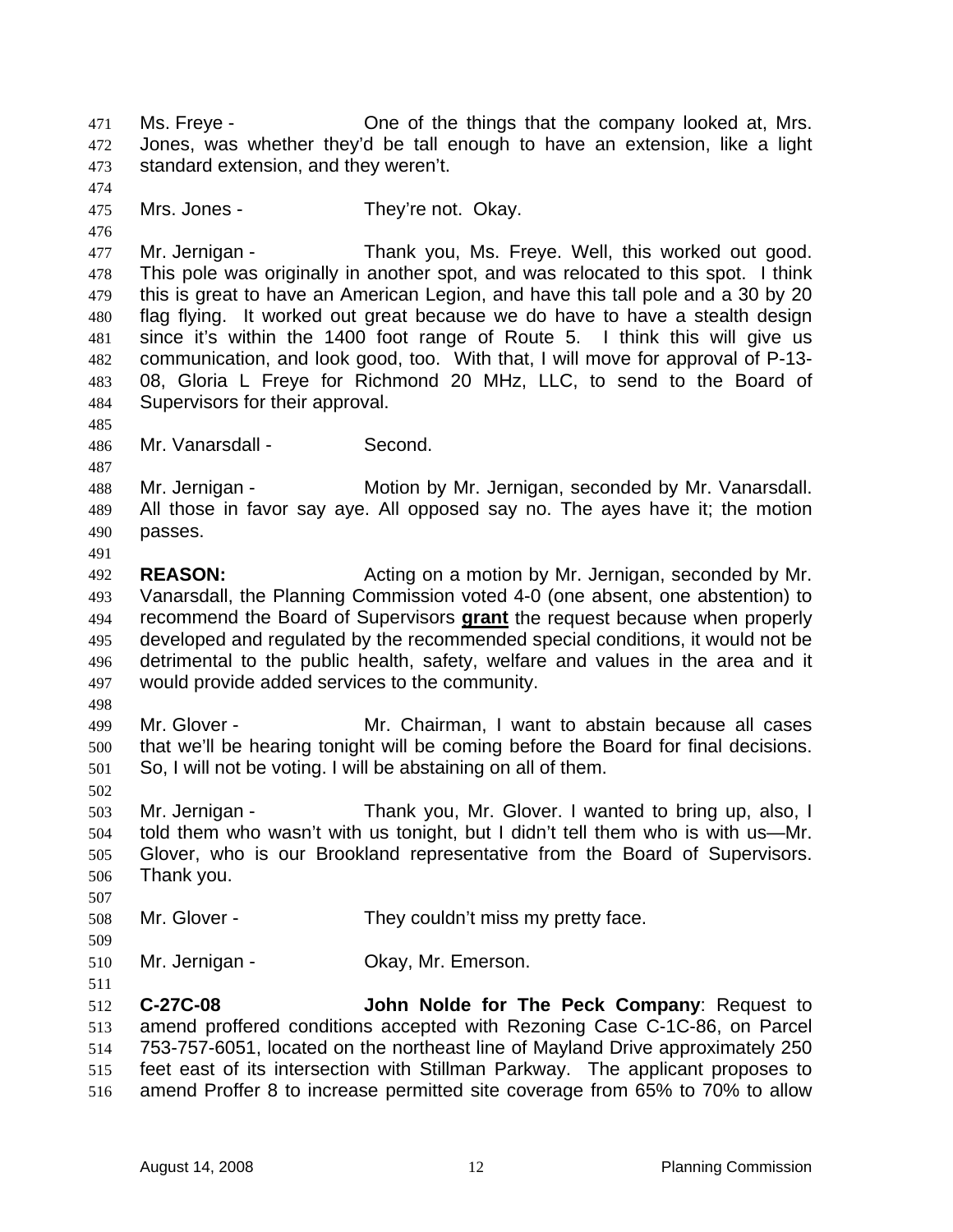additional parking area. The existing zoning is O-2C Office District (Conditional). The Land Use Plan recommends Office. 517 518 519 520 521 522 523 524 525 526 527 528 529 530 531 532 533 534 535 536 537 538 539 540 541 542 543 544 545 546 547 548 549 550 551 552 553 554 555 556 557 558 559 560 561 562 Mr. Jernigan - We don't have to ask if there's opposition because we already have it, so Mr. Lewis, you may go ahead and proceed. Mr. Lewis - Thank you Mr. Chairman. Good evening. Mr. Jernigan - Good evening. Mr. Lewis - This is a request to amend Proffer 8 accepted with Rezoning Case C-1C-86 in order to increase the maximum permitted site coverage from 65% to 70%. The subject property is located at 9816 Mayland Drive and is zoned O-2C as part of the Stillman Place office development. The 2010 Plan recommends Office for the site. We'll zoom in so we can see better here. As illustrated on this unproffered conceptual plan, the applicant wishes to install approximately 30 additional parking spaces and a new drive aisle behind the office building on site to accommodate a prospective medical tenant. Replacement of the landscaped area behind the building with a paved drive aisle would result in a site coverage ratio above the 65% maximum currently permitted by Proffer 8; therefore, the applicant wishes to increase the maximum site coverage to 70%. Additional parking for this site would provide flexibility to attract a wider variety of potential office tenants in an area planned for and well-suited to office development. Visual impacts would be minimized because the parking expansion would be toward the interior of the parcel, and perimeter landscaping along Mayland Drive is to remain intact. This request would be compatible with surrounding office and service uses, and is consistent with the 2010 Plan and similar requests approved in the County. For these reasons, staff supports this request. This concludes my presentation, and I will be happy to take any questions. Mr. Jernigan - Mr. Lewis, this is Mr. Branin's case and I told him I'd take it for him tonight. Are you aware if they sent out letters on this, or do you know? Mr. Lewis - The applicant indicated to me that they had called all surrounding property owners, and had not received responses from some. I'm not sure where the opposition is from. The applicant did indicate that the residential neighborhood across the street had been contacted, the ownership had been contacted, but no response had been received. I'm not sure further than that, but that's what was indicated to me.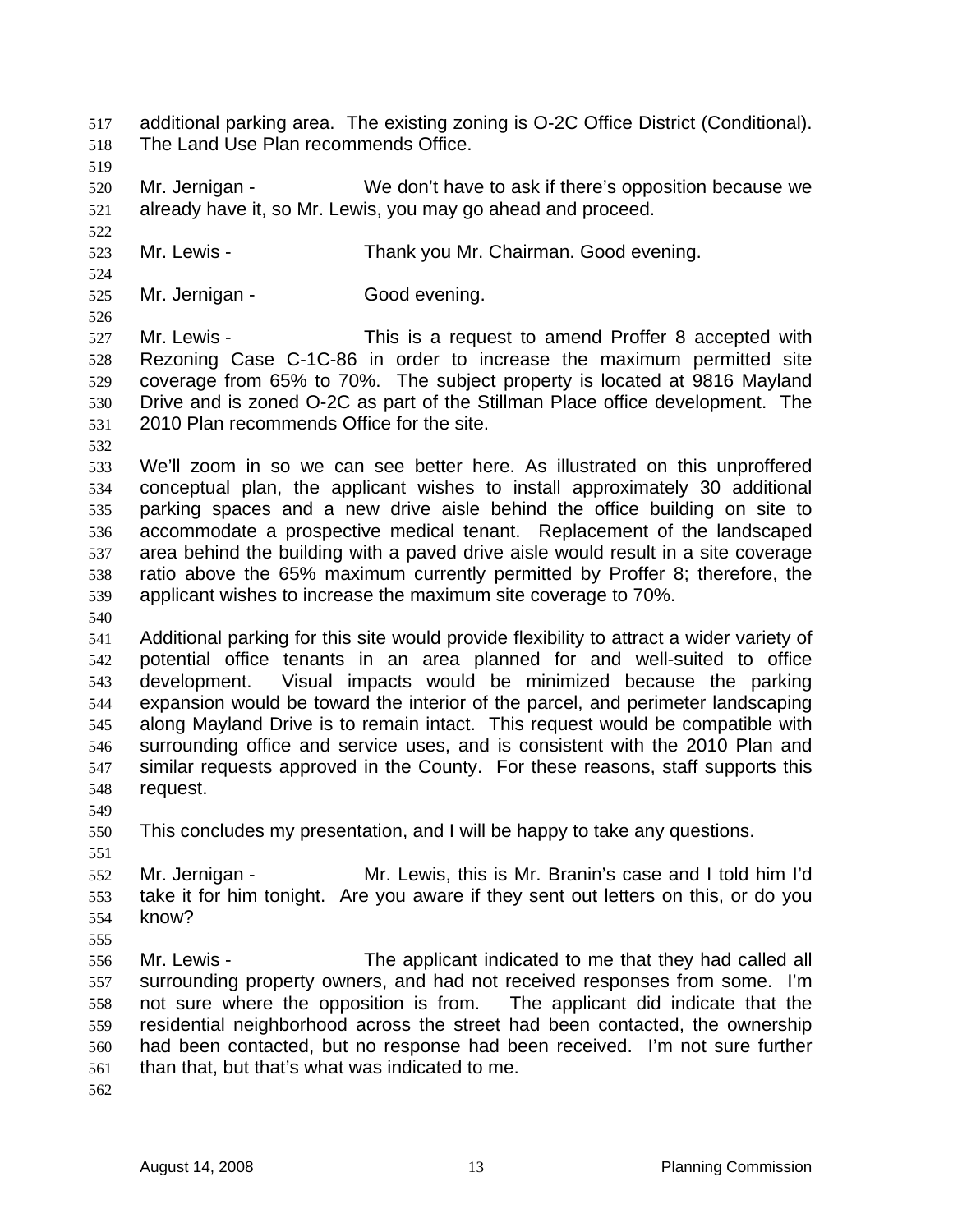Mr. Jernigan - Okay. All right. Are there any questions for Mr. Lewis from the Commission? Okay, thank you, Mr. Lewis. We have opposition. You can come on down. 563 564 565 566 567 568 569 570 571 572 573 574 575 576 577 578 579 580 581 582 583 584 585 586 587 588 589 590 591 592 593 594 595 Male - **Example 2** [Off mike.] We had some opposition, but that's okay. We're okay with it at this point. [Remainder inaudible.] Mr. Jernigan - Strictly a parking lot. Male - [Off mike.] Right. And that's fine. We just weren't…[inaudible]…At the point that we received this (referring to letter), we hadn't heard anything about what [remainder inaudible.] Mr. Jernigan - All right. Male - [Off mike.] [Inaudible.] We just wanted to further understand what it was. Mr. Jernigan - Does he need to come down? Mr. Emerson - No, I guess not. Mr. Jernigan - Okay. Thank you. With that, I will move for approval of case C-27C-08, John Nolde for The Peck Company, to send to the Board of Supervisors for their approval. Mr. Vanarsdall - Second. Mr. Jernigan - Motion by Mr. Jernigan, seconded by Mr. Vanarsdall. All in favor say aye. All opposed say no. The ayes have it; the motion passes. **REASON: Acting on a motion by Mr. Jernigan, seconded by Mr.** Vanarsdall, the Planning Commission voted 4-0 (one absent, one abstention) to recommend the Board of Supervisors **grant** the request because it was determined to be reasonable and it is not expected to adversely impact surrounding land uses in the area. 596 597 598 599 600 601 602 603 604 605 606 607 608 **C-28C-08 Gloria L. Freye for Twin Hickory Stables LLC**: Request to conditionally rezone from A-1 Agricultural District, R-3C One-Family Residence District (Conditional), R-4C One-Family Residence District (Conditional) and C-1 Conservation District to R-3C One-Family Residence District (Conditional), Parcels 747-776-8848, 748-776-3108, and 747-775-9503, containing 46.7 acres, located on the southwest line of the Chickahominy River and bisected by the proposed Holman Ridge Road Extended between Twin Hickory Road and Lemoore Drive. The applicant proposes a single-family residential subdivision with no more than ninety-one (91) lots. The R-3 District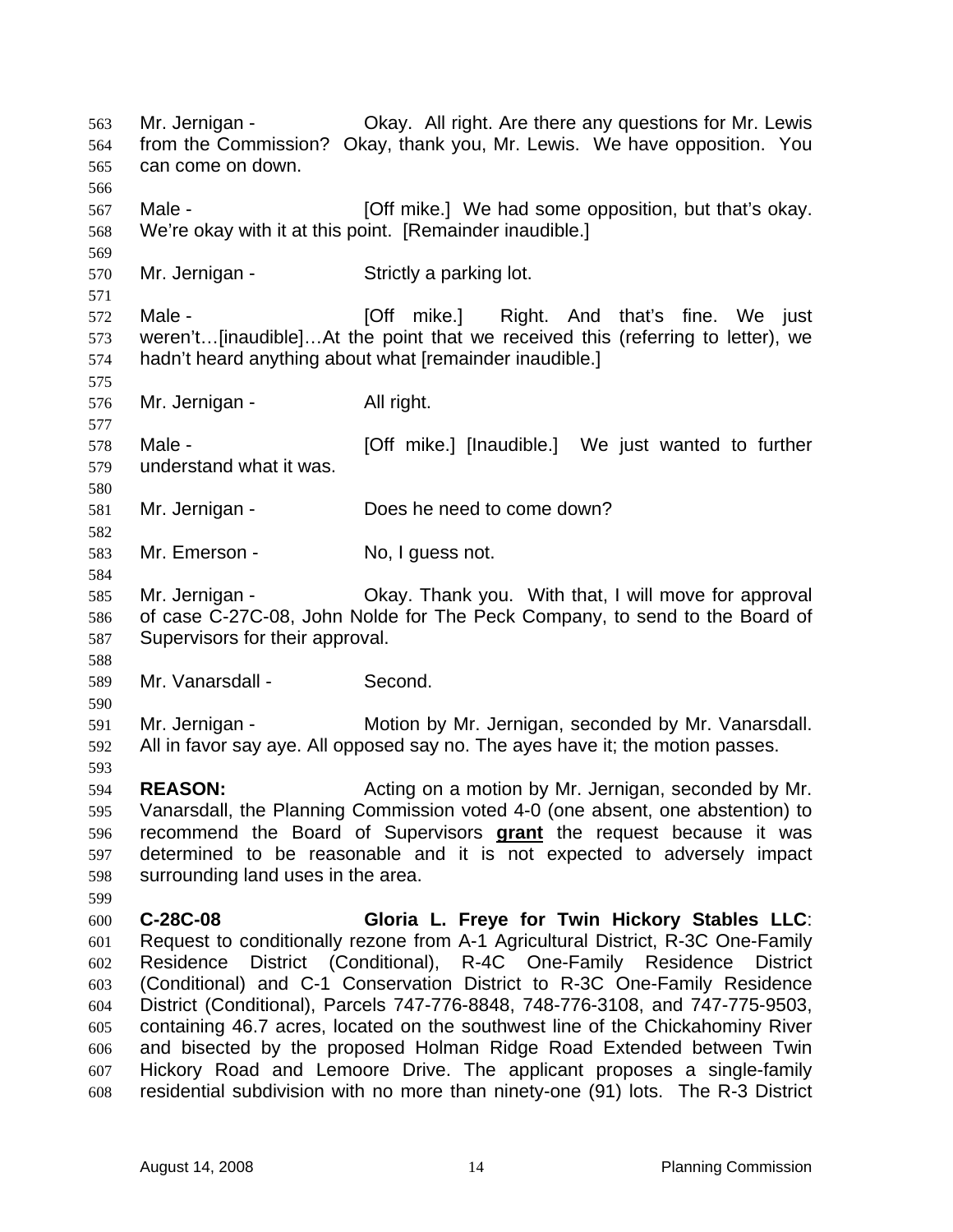allows a minimum lot size of 11,000 square feet and a maximum gross density of 3.96 units per acre. The use will be controlled by zoning ordinance regulations and proffered conditions. The Land Use Plan recommends Suburban Residential 2, 2.4 to 3.4 units net density per acre, Urban Residential, 3.4 to 6.8 units net density per acre, and Environmental Protection Area. 609 610 611 612 613

615 616 617 Mr. Jernigan - The State any opposition to case C-28C-08, Gloria L. Freye for Twin Hickory Stables, LLC? Okay, we do have opposition. Mr. Sehl, you may proceed.

618

614

619 620 621 622 Mr. Sehl - Thank you again, Mr. Chairman. As the secretary mentioned, this request would rezone three parcels totaling approximately 46.7 acres from a number of zoning districts to R-3C to allow for a single-family subdivision.

623

624 625 626 627 The 2010 Land Use Plan recommends Suburban Residential 2, Urban Residential, and Environmental Protection Area for the subject site. The proposed use is consistent with these designations, and would be in keeping with the land use trends established by previous rezonings on adjacent parcels

628

629 630 631 632 The applicant has provided this un-proffered conceptual plan to indicate how the property subject to this rezoning case would be integrated into the existing surrounding uses by the extension of Holman Ridge Road, which would serve this development.

633

634 635 636 637 638 639 640 641 The applicant has submitted revised proffers, dated August  $11<sup>th</sup>$ , which address various elements to enhance the quality of the proposed development. These include a maximum of 91 lots, an equivalent density of 1.95 units per acre; a minimum finished floor area of 2,250 square feet; an average minimum lot width of 85 feet; a minimum of a two-car garage for each home; and greenbelts and sidewalks provided along both sides of Holman Ridge Road Extended. The only change in the revised proffers distributed to you this evening is a limitation on the clearing of healthy mature trees on future building lots.

642

643 644 645 646 647 648 649 Other proffers submitted by the applicant address exterior building materials, chimneys, cantilevering of architectural features, foundations and front steps of brick, driveways, landscaping, and fences along Holman Ridge. The proffers also address the location of lots outside the cell tower fall zone, which is located along the Chickahominy River. The proffers submitted by the applicant should ensure a quality development that is compatible with adjacent residential developments, and a level of quality that would not otherwise be possible.

650

652

651 Staff notes that two community meetings were held by the applicant.

653 654 In conclusion, staff believes this is a quality extension of surrounding residential developments. The requested zoning and proposed single-family use is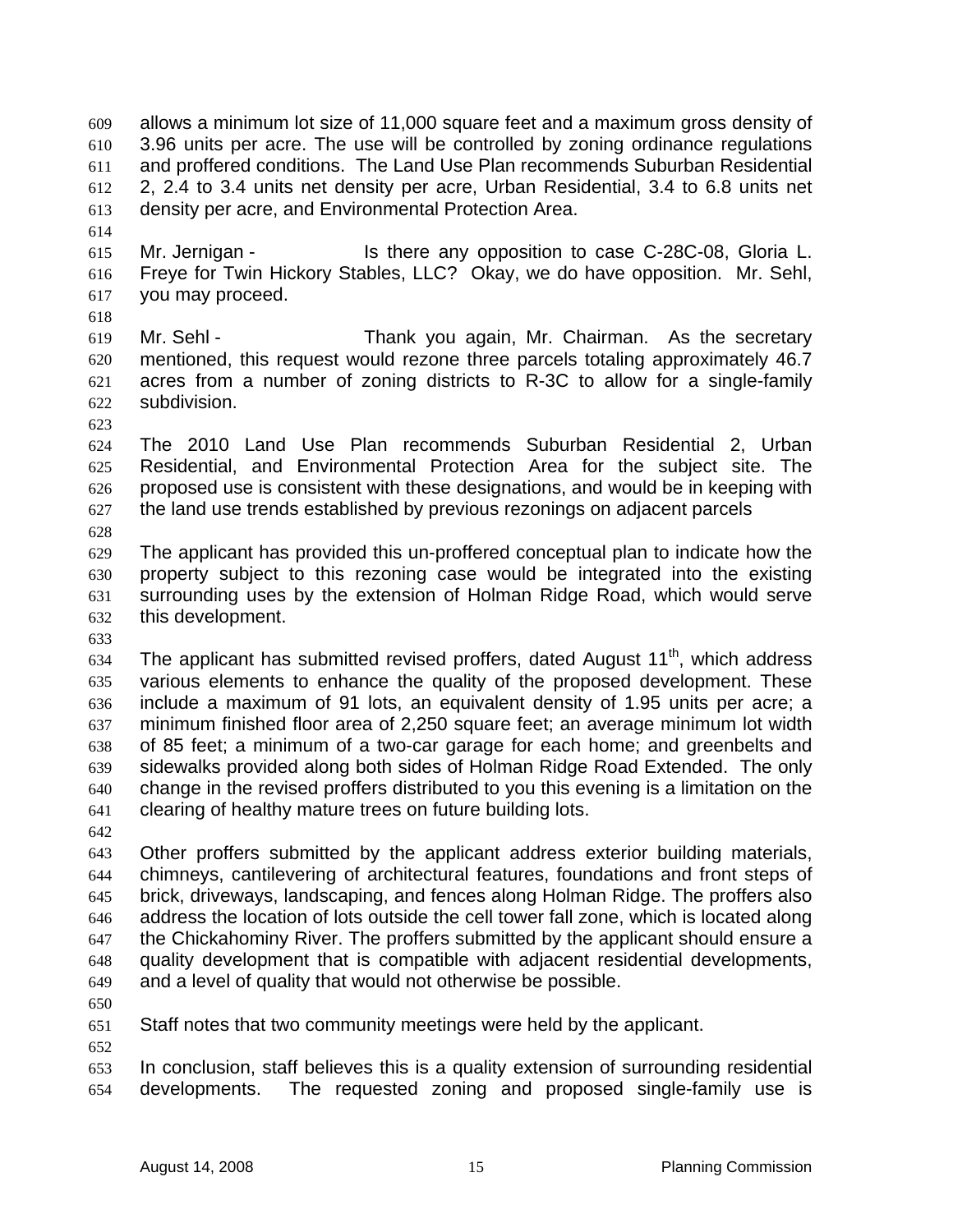consistent with zoning trends and the 2010 Land Use Plan. Staff recommends approval of this request. I'd be happy to answer questions you might have. I believe the applicant's representative is here as well. 655 656 657

659 660 661 Mr. Jernigan - Mr. Sehl, looking through this, Holman Ridge is not a concept road that comes through here, but there are two stubs coming down there. Public Works figured that this would be a through road.

663 Mr. Sehl - **Holman Ridge Road is a concept road on the 2010**—

665 666 667 Mr. Jernigan - Is a concept road. Okay. I didn't see a designation on it, that's the reason I was wondering. All right. Are there any questions for Mr. Sehl from the Commission? All right. I'd like to hear from the applicant.

669 670 671 672 Ms. Freye - Good evening again, Mr. Chairman, members of the Commission. My name is Gloria Freye. I'm an attorney with McGuire Woods, here on behalf of Twin Hickory Stables. Since there is opposition, I would like to reserve two minutes for rebuttal.

673

658

662

664

668

674 675 676 677 678 679 680 I would like to thank the staff for their work, and the citizen meetings that they attended with us. We did have two citizen meetings. The proffers that are before you are the result and responses to the comments and concerns that we heard at those meeting from the neighbors. As Mr. Sehl reported, the most recent amendment was the addition of a lot-clearing restriction, which was in response to the neighbors concerned about keeping as many mature, healthy trees as we could on the development.

681

682 683 684 685 686 687 688 689 690 691 692 Overall, the proffers are intended to match or exceed the quality of the development around it, and it will provide protections for the existing development that would not otherwise be provided if the property were developed under the existing zoning. Based on our last conversation with homeowners' association communications officer, his response to me was that he felt the proffers were responsive to the neighbors concerns. He was appreciative of the changes that the developer had made in response to the comments, and that because of that, he was going to recommend that the association not take a position for or against. A lot of that, I think, is based on the recognition that most folks in the neighborhood believe that this property, if it's going to be developed, is going to be developed with residential development.

693

694 695 696 697 698 699 700 Overall, this proposed development is basically infill. So, we ask that you recommend approval because the request is consistent with the Land Use Plan; the density is below the recommended density; it is consistent with the surrounding zoning; the road network can accommodate the traffic; the existing and planned schools will accommodate the children; and the proffers are proffers that assure a quality development that will assure that the houses on this property will complement the surrounding subdivisions.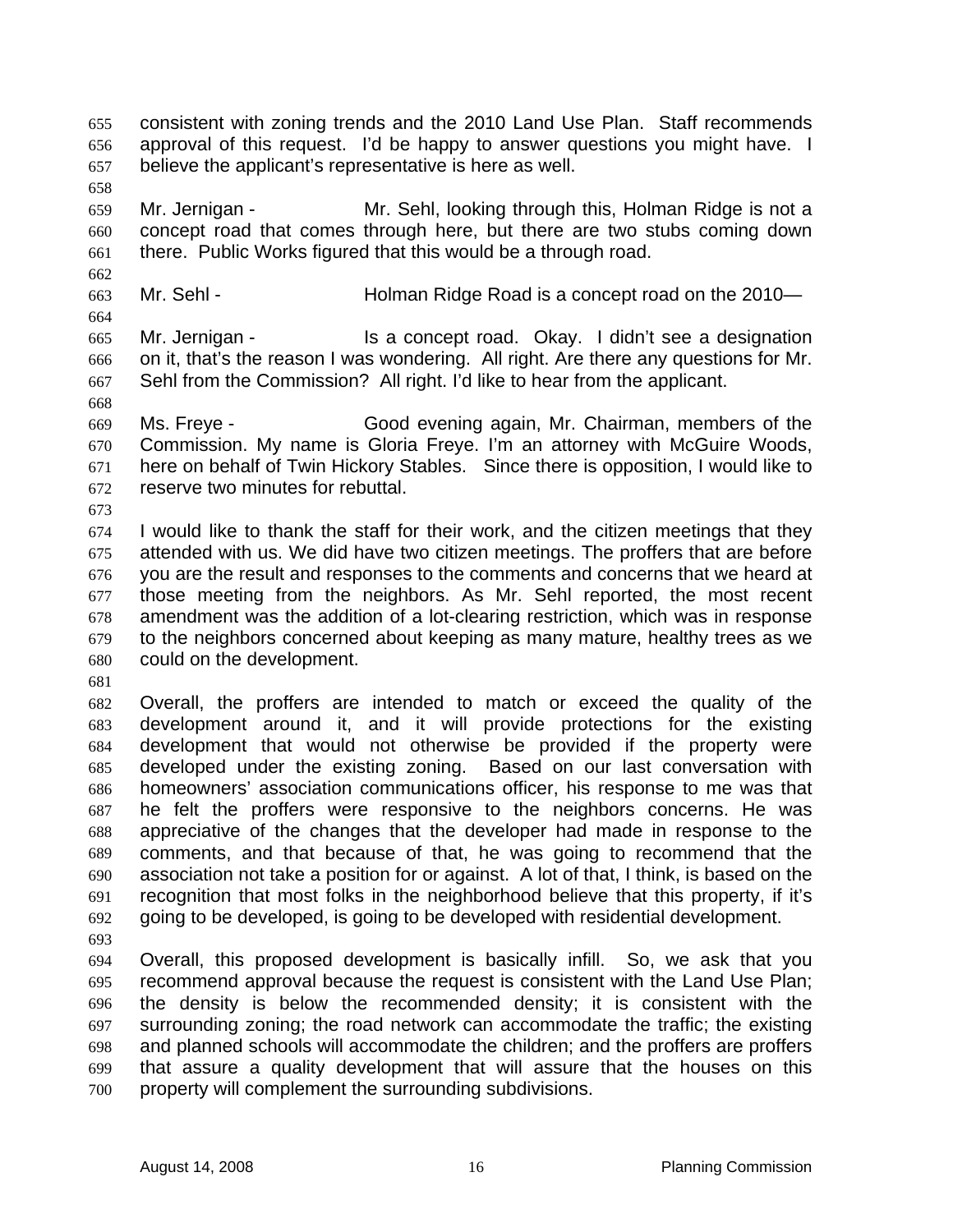701 702 703 704 705 706 707 708 709 710 711 712 713 714 715 716 717 718 719 720 721 722 723 724 725 726 727 728 729 730 731 732 733 734 735 736 737 738 739 740 741 742 743 744 745 746 With that, we'd be glad to answer any questions that you have. Mr. Jernigan - Your density calculation is less than two. Ms. Freye - The Messir, 1.95. Yes. Mr. Jernigan - All right. Are there any questions for Ms. Freye from the Commission? Okay, thank you. We do have opposition. You may come on down. Young lady, before you get started, Mr. Emerson needs to explain the rules of opposition. Mr. Emerson - We should have done this earlier; I apologize. Rules governing public hearings on time limits, the applicant is allowed ten minutes to present the request, and time may be reserved for responses to testimony, which is what Ms. Freye has done. Opposition is allowed ten minutes to present its concerns. Commission questions do not count into the time limits, and the Commission may waive the limits for either party at its discretion. Mr. Jernigan - The Ma'am, would you state your name for the record, please? Ms. Burcher - My name is Kathy Burcher, and I am the PTA president at Rivers Edge Elementary School, which abuts the property we're speaking of. I'm speaking tonight on behalf of the Executive Board of our PTA, and represent nearly 700 members. While we are also sad about losing the trees and the horse farms, and all the lovely things our students get to look at through their classroom windows, our main concern is walk zone safety. Rivers Edge Elementary has a very large walk zone, one of the largest in the County. Currently, 125 students, ages 5 through 13, are designated as non-transportation students. This number will increase when this development becomes part of our non-transportation zone. Rivers Edge currently has two crosswalks along Holman Ridge Road. One is at one of the school's main entrances across from Chappell Ridge Court—although called a court, it's a thru-road—and the other is at the intersection of Holman Ridge Road and Twin Hickory Road across from our bus loop. That will become the main construction entrance, once construction begins, as well as the main entrance to the new development. Because of current traffic patterns, which limits traffic through that intersection at this point with the way the road has stopped, and current crossing guard allocation for the County sadly is only one —which is not your responsibility; we're going to work on that next,—the crosswalk at the intersection of Holman Ridge Road and Twin Hickory Road is not guarded. It is considered by many in our community to be potentially dangerous. Sadly, at a time when our governor has designated \$13 million for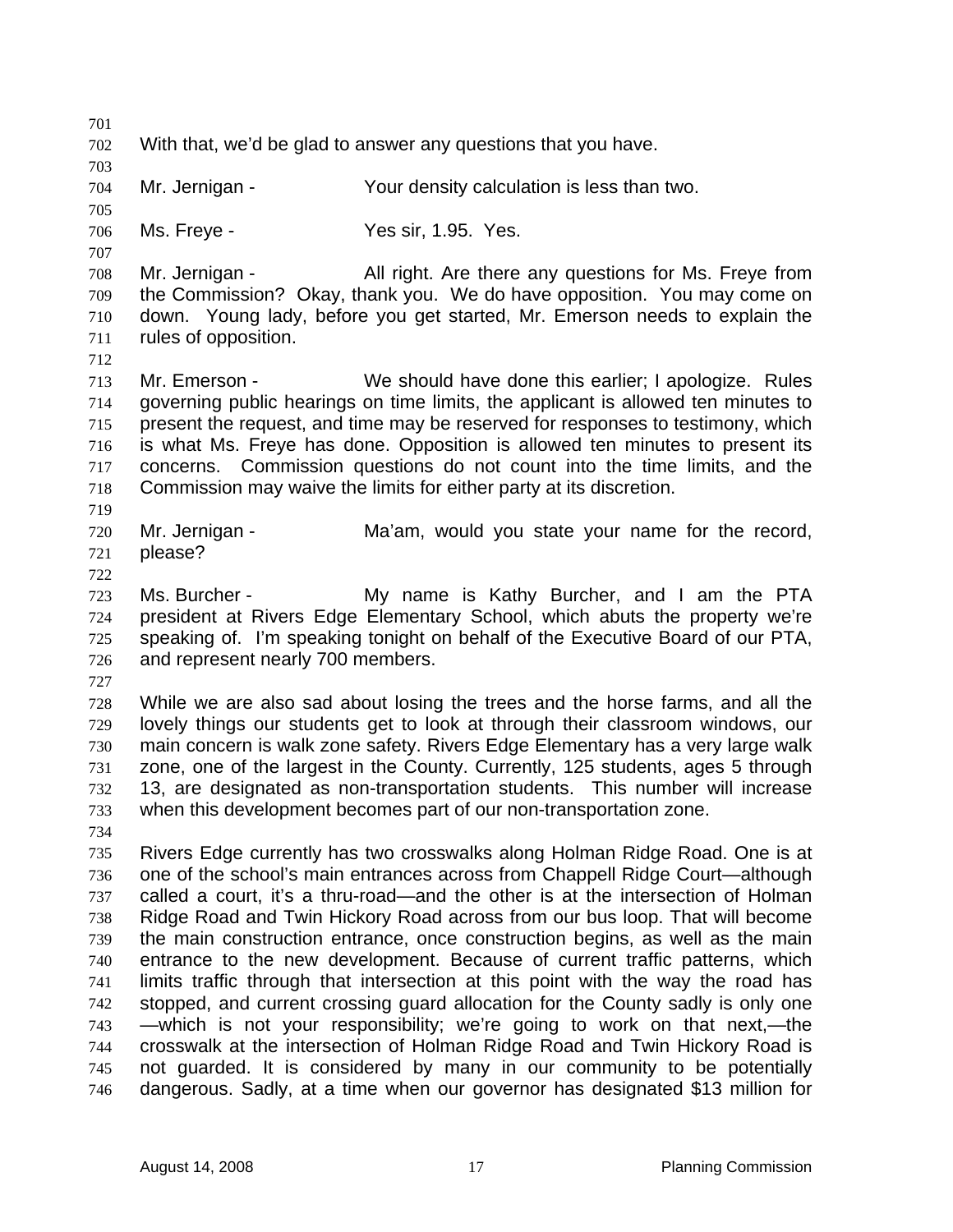Safe Routes to School programs to ensure safer routes for walkers and bike riders to encourage physical activity, this proposed zoning change will make a dangerous crosswalk even more dangerous to the students who walk or ride their bikes to school. 747 748 749 750

751

752 753 754 755 756 757 758 759 760 761 762 763 764 765 766 It is for this reason that the PTA would like to make the following three requests. While the school administration, the PTA, and the families of Rivers Edge are working with the County schools and Henrico County Police Department to address our unguarded crosswalk, we would like this Commission to consider the potential hazard this development will create at the crosswalks located at the corner of Holman Ridge Road and Twin Hickory Road. Second, the PTA would like to have construction start hours, currently set at 7 a.m., to be changed to 8 a.m. during school days to limit construction traffic that will travel down Twin Hickory Road and turn through this intersection while our children are walking to school. Generally, the walk hours are between 7:10 and 7:50 a.m. Lastly, we ask that the Rivers Edge principal or administration be informed before any potential increase of traffic through this intersection through the early phases of construction, including engineering crews, survey crews, or any construction crews, so that extra school staff can be assigned to the unguarded crosswalks before traffic volume changes.

767

768 769 770 771 772 As a PTA, we will increase our efforts with the School Board to gain additional crossing guards before major construction begins. That is our goal. But this Commission and any potential developers need to be aware of the potential dangers to our children with the Holman Ridge Road extension and this development. Thank you.

773

774 775 Mr. Jernigan - Your main concern here is the safety of the children during the construction phase.

776

777 778 779 780 781 782 783 784 785 786 787 788 789 790 791 Ms. Burcher - Right now that intersection has two cross lanes. One is on the dead-end side on Twin Hickory Road, and the other one is front of our bus loop on Holman Ridge. No traffic goes down that road, aside from going to the playground, which is at the end. Once Holman Ridge Road is extended, that will become a major thoroughfare for children who are in non-transportation zones, but parents choose to drive them, or bus riders whose parents choose to drive them, as well as traffic that will continue to come down Twin Hickory Road. We will go from what is really a two-corner intersection to a four-corner intersection, and we have no crosswalk at this point. We desperately need to have a crossing guard. We desperately need to maintain our crossing guard at the other intersection because of the number of walkers we have that walk though Chappell Ridge. Again, certainly, we understand that a crossing guard is not your responsibility; however, at this point in time, we have what we have. So, our concern is any increased traffic, and we know there will be, even when engineering begins. This is going to be a big change for our children.

792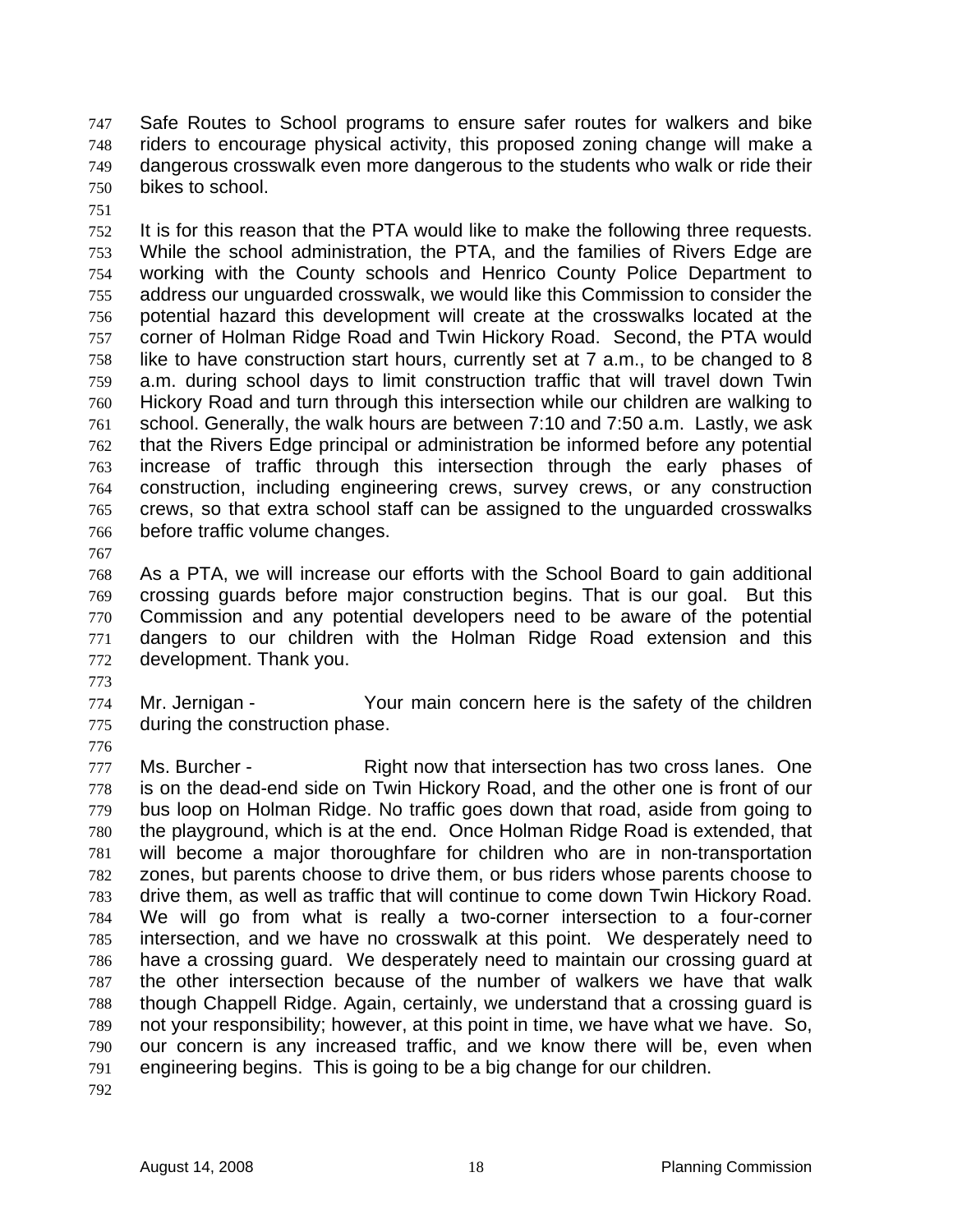I live inside the walk zone as well, but we have talked regularly in our neighborhood meetings and our homeowners association meetings about how dangerous that intersection is already because of cars that turn around, and having that crossing guard there. I know our principal has worked with the Police Department and the County schools as well. It is definitely a dangerous intersection, and we are very concerned about increased traffic, and certainly any traffic that makes a left-hand turn. That's very unfamiliar to our children. 793 794 795 796 797 798 799 800 801 802 803 804 805 806 807 808 809 810 811 812 813 814 815 816 817 818 819 820 821 822 823 824 825 826 827 828 829 830 831 832 833 834 835 836 837 Mr. Jernigan - What you said initially is right. That's not what we do, but it's something that we can look into. I guess we have to contact the schools? Mr. Emerson - Yes sir, we would. Mr. Jernigan - The You're not worried about the long-term effect; you're worried about the construction phase. Ms. Burcher - Right, absolutely. Mr. Jernigan - We will look into that. I don't know what we can do, but we will try to do something for the safety. Ms. Burcher - The I appreciate it. Thank you very much. Mr. Jernigan - Okay, thank you. Are there any questions for Ms. Burcher from the Commission? Okay, thank you, ma'am. Okay. Did you all want to come down? Who's next? Hello. Would you state your name for the record please? Ms. Kramen - The Yes. My name is Debra Kramen. Mr. Jernigan - **Okay.** Ms. Kramen - I'm a homeowner that backs up to the horse farm. Mr. Jernigan - All right. Ms. Kramen - I'm not prepared, but I will say this. I have enjoyed the horses that were back there and am disappointed that they're gone. I'm glad that they are maintaining the property now, because it wasn't being maintained. Ms. Freye did that for us, and I appreciate that. The safety of the kids is one huge concern of ours because not only are they going to put 90 new homes to the left of me, they're going to be 90 new homes to the right of us also, and they're putting a Ukrop's within walking distance to my home. They're also building the sanctuary at Mount Vernon Baptist Church, and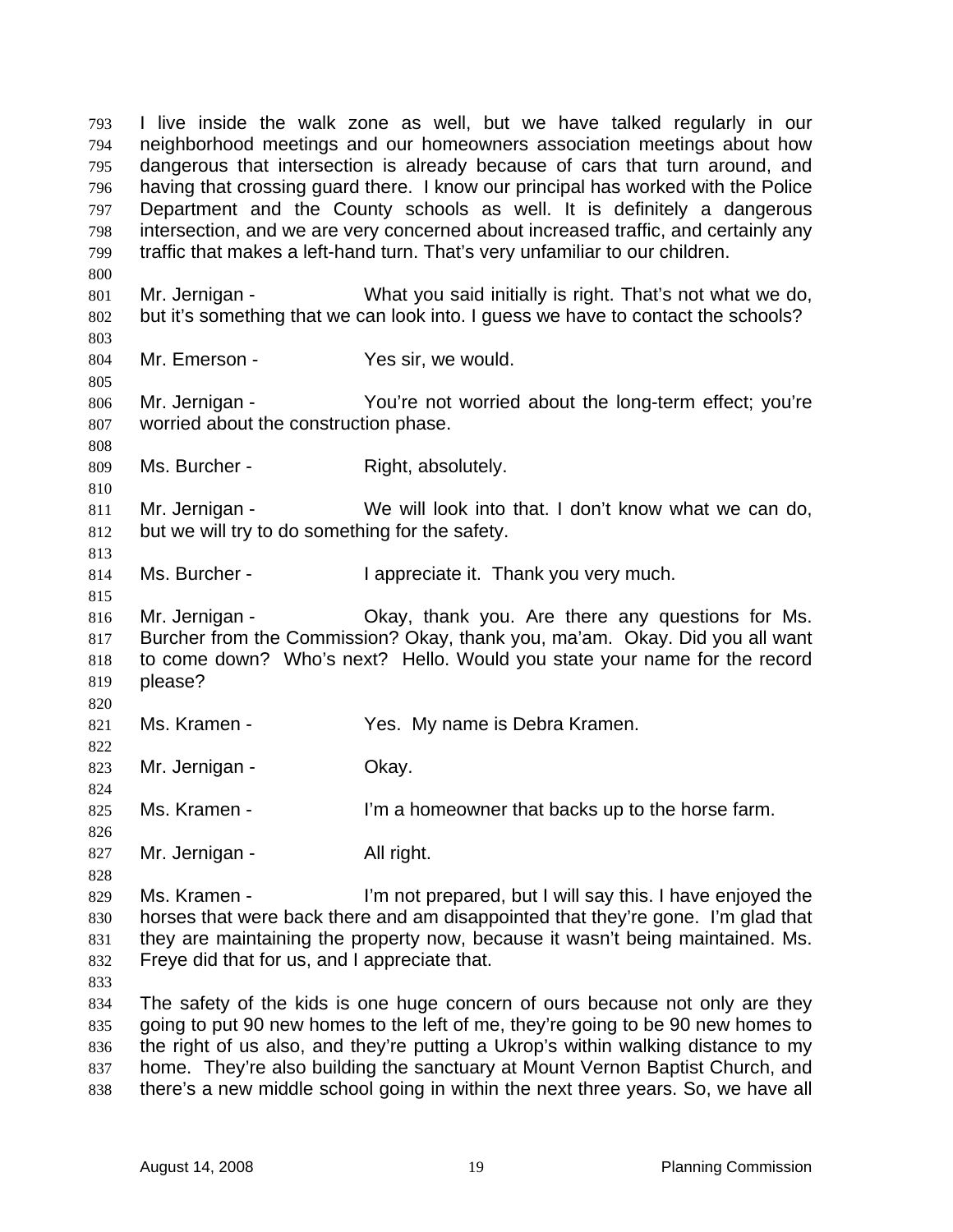of this growth going on. We don't think that our amenities are being increased. We just feel like all our land is being taken away. We don't feel like our kids can ride their bikes anywhere safely now because there is all this traffic from every direction. 839 840 841 842

843

844 845 846 847 848 849 850 851 852 I can't stop development, but maybe somebody could look at the speed of the growth and maybe slow it down a little bit, and have everything catch up. Also, look into getting new jobs within Richmond, because if we did lose our big employer like Capital One, like we lost Wachovia, we are not going to be able to sell our homes with all these new homes going up. My house is on the market. I've had three showings in a month. My husband is working up in Baltimore, and I'd like to be with him. But with all of these new houses going up off Nuckols Road, the competition is just very, very high. The only way that I can have my house move is to decrease it by \$30,000.

853

863

865

854 855 856 857 858 859 860 861 862 What I'm trying to say is the supply is becoming too great for the demand. I think somebody needs to look at bringing new corporations in, and speeding up the growth economically if you're going to start building all these homes. What's happening is people who are in smaller homes are buying the bigger homes across the street from us, and leaving the smaller homes empty and not being able to sell. That's my concern. I know I can't stop the growth, but maybe we can do something to slow it down a little bit, especially for the safety and for the children, and for the trees. They're just being carted away, and the kids are crying, actually. It's sad. That's just what I have to say.

864 Mr. Jernigan - All right. Thank you. Hello.

866 867 868 869 870 871 872 873 874 875 876 877 878 Ms. Springer - My name is Sherry Springer. I also back up to the property. I moved to Richmond 12 years ago from Southern California. We fell in love with Henrico—the trees, the beauty. I'm excited to see what's happening. When I bought our house there five years ago, I also knew that at one point in time, homes would come in behind us. The only thing that concerns me is in the past two years, we're having a Ukrop's put in front of us—which I'm excited about—we're having 90 homes on this side and 90 homes on this side; townhouses. I watch what used to be trees and more dense land turning out to look like Southern California, which is beautiful, but at the same time, it's a land of cement now. I just am concerned with the beauty of Henrico and our County, and our roads, and our schools. I just ask, consider slowing down. I'm just concerned with the rate of growth, and the number of homes. It just seems like a lot of homes for that small amount of space. Thank you.

879

881

880 Mr. Jernigan - Thank you.

882 883 884 Ms. Farney - The My name is Julie Farney. I'm also adjacent to the property that's being developed. I, too, knew at one point this would be developed residential. I spent some time today on the Internet reading Henrico's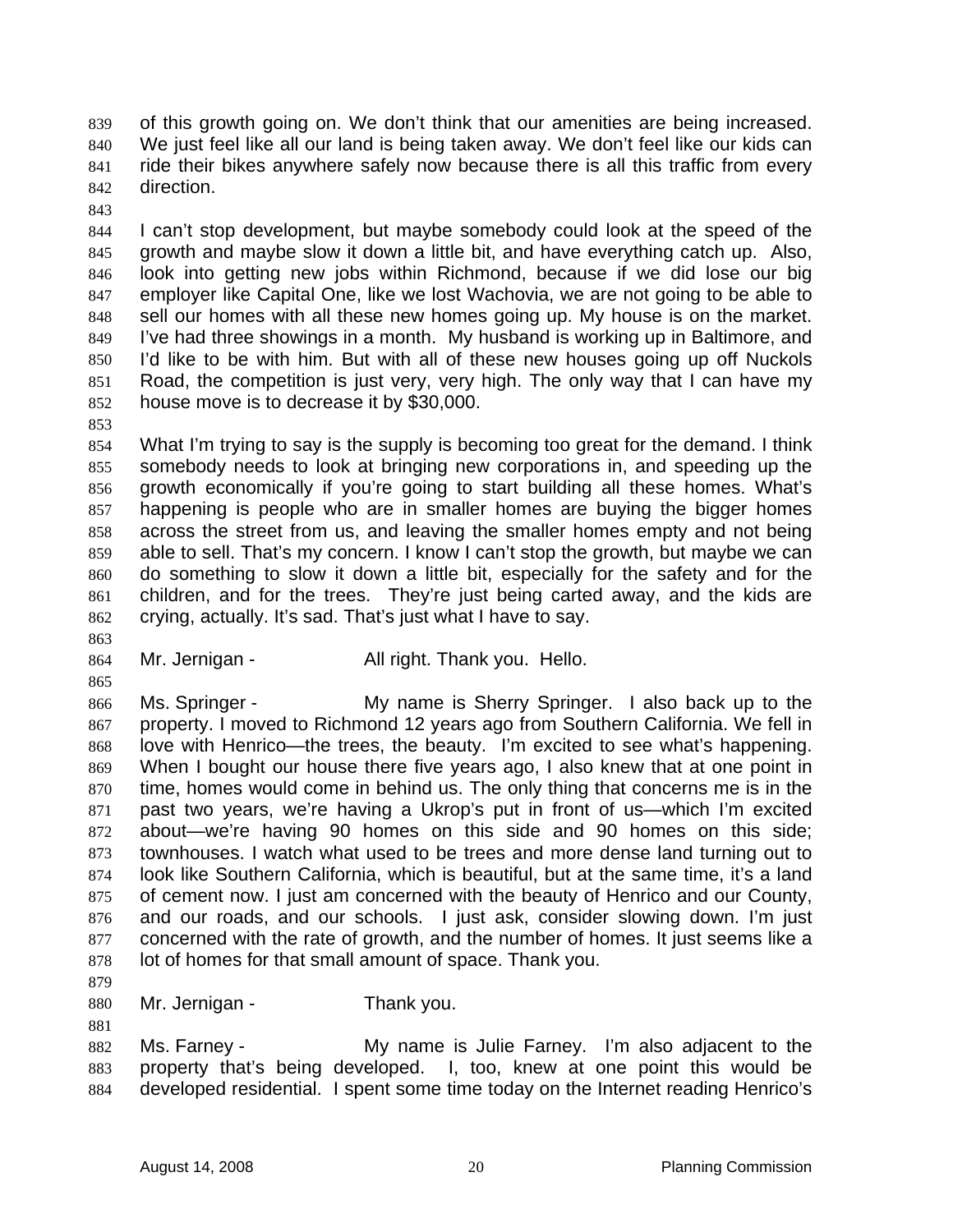2026 Plan, looking at the surveys they did for the residents, looking at the land use and what their long-term development plan is. While I understand part of that, I didn't understand it all. A lot of mathematical equations, a lot of if it's going to grow at this rate or this rate or this rate. I guess what I'm concerned with is no matter what rate of growth they looked at, you can't predict economic factors such as companies moving in and out. You can't predict gas at, you know, \$4.00 a gallon. You can't predict the things that are going to happen in the next 20 years to say that all of the land should be developed this way. We have in Wyndham Forrest a neighborhood that is completely surrounded right now by new development. Again, I think the wise thing at this point is that while yes, this land will probably be most appropriately used as residential development, it does not need to be developed right now. There is a lot of new construction. There are a lot of houses sitting empty, both existing homes and new homes that aren't selling. There is really not a need for 91 more houses in the middle of a neighborhood right now. Thank you. 885 886 887 888 889 890 891 892 893 894 895 896 897 898 899

900

901 902 903 904 905 906 907 908 909 910 Mr. Jernigan - Thank you. Well, I thank all of you for coming up, and all of you had good responses. Let me explain to you our position. The Planning Commission is bound by a very tight set of rules that are set by the State Constitution. One of the laws says that a person has a right to develop their property if it's done in accordance with the zoning, with the codes that this County has. Now, if this project that was coming in was less that what's around you, then we would have something where they would have to bring it up better, or deny it. This neighborhood, though, the way I understand it, will be as good as the neighborhood that you have now; it's a complement. It's tough for us to—A person has a right to develop, and we have to have reasons why we shouldn't.

911

912 913 914 915 Ms. Freye, you can come back up please. I was going to get to you, but I did want to explain to them because they all had good issues. I wish we had some business coming in here, too. We have the EDA Division that does work on that to bring business in, it's just that there's not much going on right at this point.

916

917 918 919 920 921 922 923 924 Ms. Freye - Yes sir, Mr. Jernigan. Thank you for letting me come back. One of the things that I did want to clarify is that even though the zoning is being done at this time, the development is probably not going to happen on this site for two years. Considering the market, considering the subdivision work, the engineering that would have to be done, it's going to be about two years before construction starts on this property. Hopefully, that will be enough time for some of the other development that's currently underway to get settled, pretty much done or completed before this does start.

925

926 927 928 929 930 We had not been aware of the request about this particular intersection. We had heard at the citizen meeting that there was a problem with not having enough crossing guards, and that the school and the community were going to be approaching the School Board about asking for another school guard to be placed there. While they're working on that, the developer is willing at that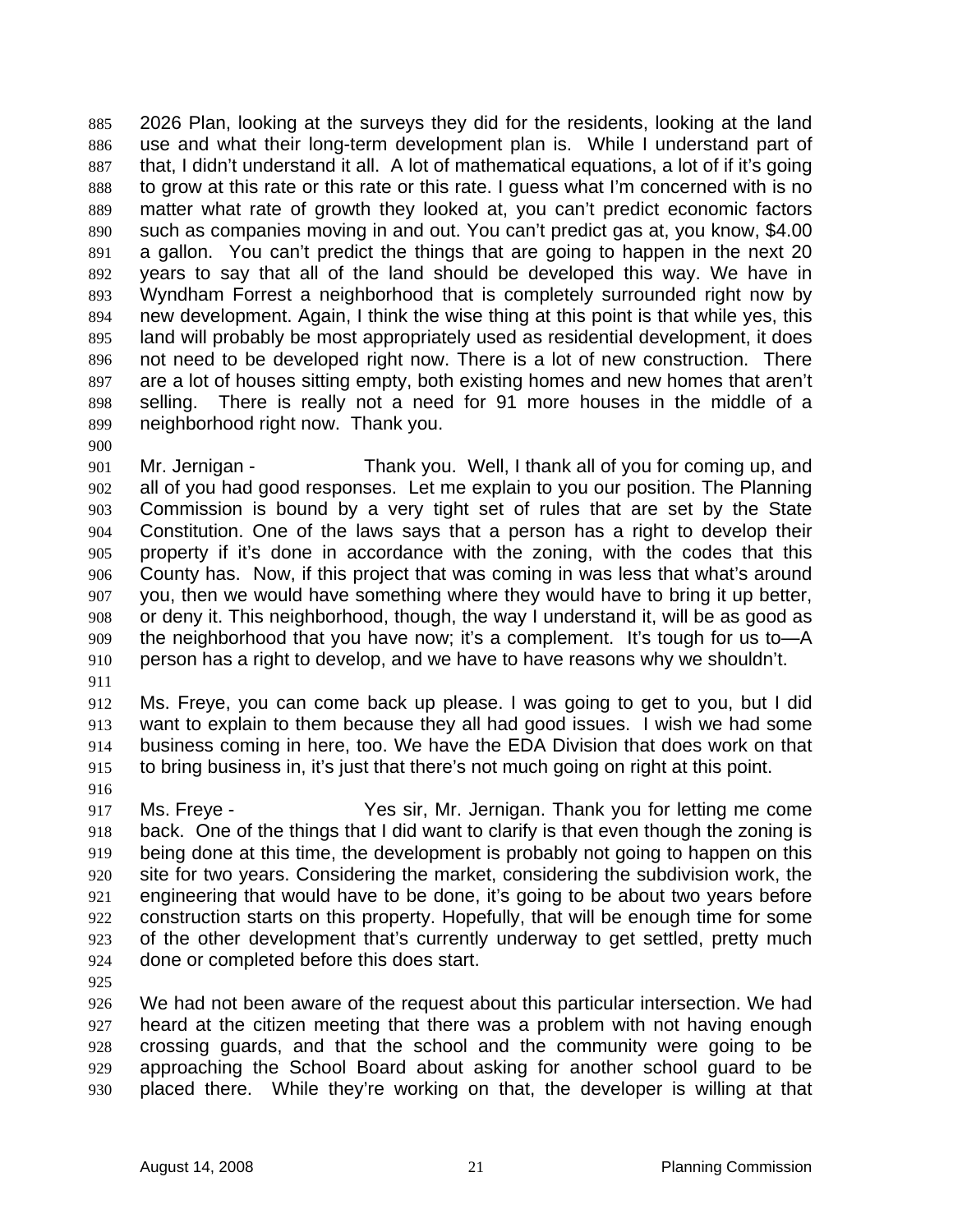intersection to change the construction hours to 8:00, as Ms. Burcher requested. We would be glad to make that change and put that in the proffers. That's something that can be done. That will help while they're working on getting a guard there. 931 932 933 934 935

936 937 938 939 Mr. Jernigan - Ckay. Thank you. Any other questions for Ms. Freye? With that, I am going to move for approval of case C-28C-08, Gloria L. Freye for Twin Hickory Stables, LLC, to send to the Board of Supervisors for their approval.

940

941 Mr. Vanarsdall - Second.

942

945

943 944 Mr. Jernigan - Motion by Mr. Jernigan, seconded by Mr. Vanarsdall. All in favor say aye. All opposed say no. The ayes have it; the motion passes.

946 947 **REASON:** Acting on a motion by Mr. Jernigan, seconded by Mr. Vanarsdall, the Planning Commission voted 4-0 (one absent, one abstention) to recommend the Board of Supervisors **grant** the request because it represents a logical continuation of the one-family residential development which exists in the area, conforms to the recommendations of the Land Use Plan, and the proffered conditions will assure a level of development not otherwise possible. 948 949 950 951

952

954

956

953 Mr. Glover - Mr. Chairman.

955 Mr. Jernigan - Yes sir.

957 958 959 960 961 Mr. Glover - The Music of It I can address two things that these ladies talked about. Over the last 30 years, Henrico County has planned their growth. They haven't tried to control it, but they planned it and then worked the plan. As a result, Henrico over the last 30 years I think has only had one year that had more growth than 2% increase in population.

962

963 964 965 966 967 968 969 970 971 972 973 The other thing is keeping up with the industrial/commercial. Henrico is also the envy of counties all across the nation with our combination or ratio of business revenue to residential revenue. We're the envy of all across this nation with 70/30—70% residential, 30% commercial, office, and industrial. As a result, we're the lowest tax burden to our citizens of any of the 15 major jurisdictions in the state of Virginia. I think it's worth telling you that because I wouldn't want you to go away thinking that we're growing at such a pace. Certain areas certainly do. I wouldn't say that Broad Street isn't growing pretty rapidly, but I would say overall the County of Henrico has a plan, and we do work that plan. That's why we put together this 2026, and we work that plan. That's so that we don't have to put reigns on it, and hold back and control it. We work the plan that we have.

974

975 976 I think Henrico has been very, very successful in our growth. You live in one of the best school districts in the country. You live in one of the best areas for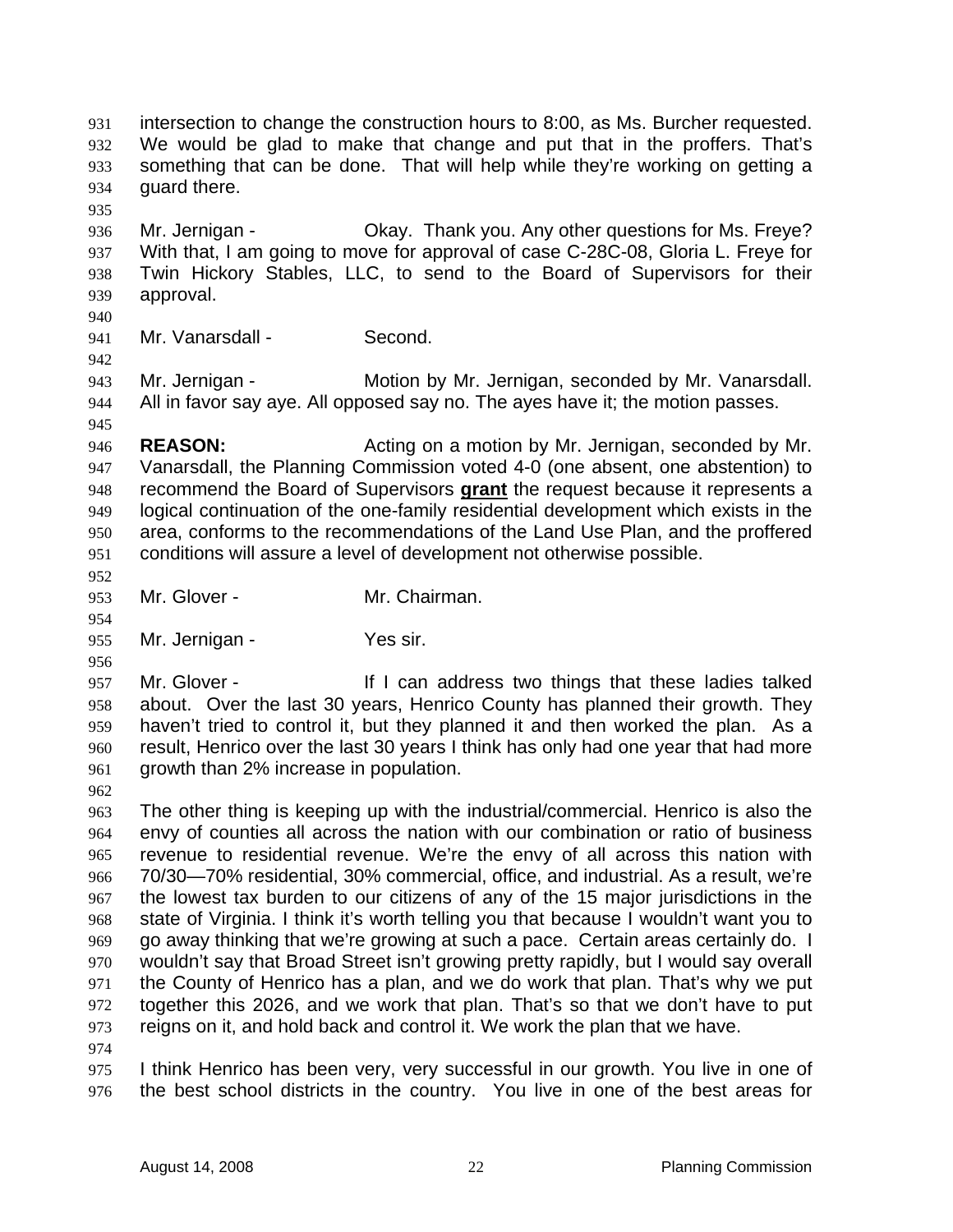entertainment. You live near one of the top ten shopping centers in the world in Short Pump Mall. 977 978

979

980 981 982 983 984 985 986 I know that growth right next door to you does kind of get to you, but I think you're going to be pleased with the growth there. If we could slow growth down and still maintain our revenue sources, I think we'd probably do that. We just can't put a moratorium on that parcel without putting a moratorium on the entire County, and that's not something we'd be able to do. I did want to just sort of explain to you. Our growth hasn't been what it may seem to be. It's 2% or less per year for the last 30 years.

987

989

988 Thank you, Mr. Chairman.

990 Mr. Jernigan - Thank you, Mr. Glover. Mr. Secretary?

## 991

## 992 *Deferred from the July 10, 2008 Meeting.*

993 994 995 996 997 998 999 1000 1001 1002 1003 1004 **C-64C-06 Jennifer D. Mullen for Wistar Creek, LLC**: Request to conditionally rezone from R-3 One-Family Residence District to RTHC Residential Townhouse District (Conditional), Parcels 767-750-8298, 768-750- 0490, and part of Parcels 767-751-8651, 768-751-0638, 768-751-2435, 768-751- 4119, and 768-751-1362 containing 20.38 acres, located on the south line of Wistar Road approximately 142 feet west of Walkenhut Drive. The applicant proposes a residential townhouse development with a maximum of 72 dwelling units, an equivalent density of 3.53 units per acre. The RTH District allows a maximum gross density of 9 units per acre. The use will be controlled by zoning ordinance regulations and proffered conditions. The Land Use Plan recommends Suburban Residential 2, 2.4 to 3.4 units net density per acre, and Office.

1005

1006 1007 1008 Mr. Jernigan - Is there any opposition to case C-64C-06, Jennifer D. Mullen for Wistar Creek, LLC? There is no opposition. Mr. Sehl, you may proceed.

1009

1010 1011 1012 1013 1014 Mr. Sehl - Thank you, Mr. Chairman. As the secretary said, this is a request to rezone 20.38 acres from R-3 to RTHC. The 2010 Land Use Plan recommends Suburban Residential 2 and Office for the subject properties. While this request is not entirely consistent with these designations, residential development could be appropriate if properly designed and regulated.

1015

1016 1017 1018 The acreage of this request has been reduced since the staff report was issued. The applicant is now proposing to retain the existing houses and associated lots which face Wistar Road.

1019

1020 1021 1022 While the applicant has submitted a new conceptual plan consistent with the reduced acreage, new proffers have not yet been provided. This means there is some disconnect between the proffers and the new conceptual plan.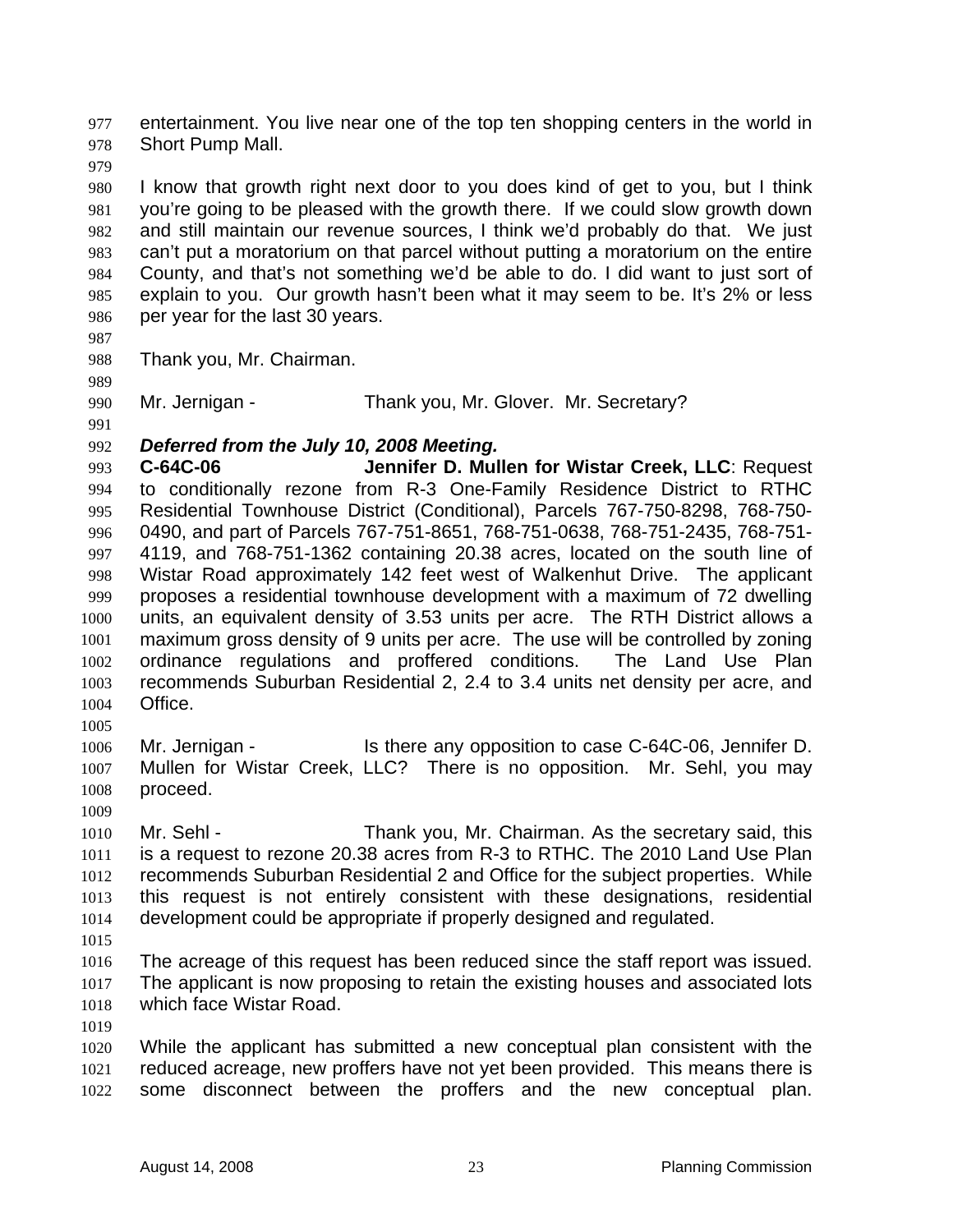Specifically, the unit width shown on the new concept plan does not match the minimum unit width contained in the proffers, and the number of units proffered is greater than that shown on the conceptual plan. Staff recommends these items be addressed and encourages the applicant to provide a unit width consistent with recent rezoning requests in the vicinity. 1023 1024 1025 1026 1027

1028

1029 1030 1031 1032 1033 The proffers submitted by the applicant and included in the staff report contain many assurances of quality, including two-car garages; high quality exterior building materials; sidewalks; minimum sound suppression requirements between units; sod and irrigation for grassed yard areas; and, limits on the hours of trash pickup and street cleaning.

1034

1047

1053

1055

1035 1036 1037 1038 1039 1040 1041 1042 1043 While the quality of the development is largely consistent with other recent developments in the area, staff is concerned the removal of the houses which front Wistar Road from this request could negatively impact the development of the subject property. Specifically, the applicant should consider including all of the properties previously part of this case in their request so that a more cohesive development could be achieved. Staff is also concerned that the development of the subject property as proposed would negatively impact the future residents of those houses fronting Wistar Road that would remain.

1044 1045 1046 If the applicant were to include all of the properties previously part of this request and was able to ensure a level of quality consistent with adjacent residential rezonings, staff could more fully support this request.

1048 1049 This concludes my presentation, and I would be happy to answer any questions you might have.

1050 1051 1052 Mr. Jernigan - The Are there any questions for Mr. Sehl from the Commission?

1054 Mr. Vanarsdall - I don't have any.

1056 1057 Mr. Jernigan - Thank you, Mr. Sehl. I'm assuming you'd like to hear from the applicant, Mr. Vanarsdall.

1058 1059 1060 Mr. Vanarsdall - Well, I see him approaching the bench, so might as well.

1061

1062 1063 1064 1065 1066 1067 1068 Mr. Condlin - The Muslim Huppreciate it, Mr. Chairman, members of the Commission. Andy Condlin from Williams Mullen. First, let me apologize for putting both the staff and you in this position. I'll take full responsibility. The proffers that we have been submitting have been in draft form for review by the staff, and quite frankly, I could have submitted them in final form, but hadn't just because we were continuing to work on them. I do know that this case has been deferred a number of times, and I again apologize for that. We were looking at a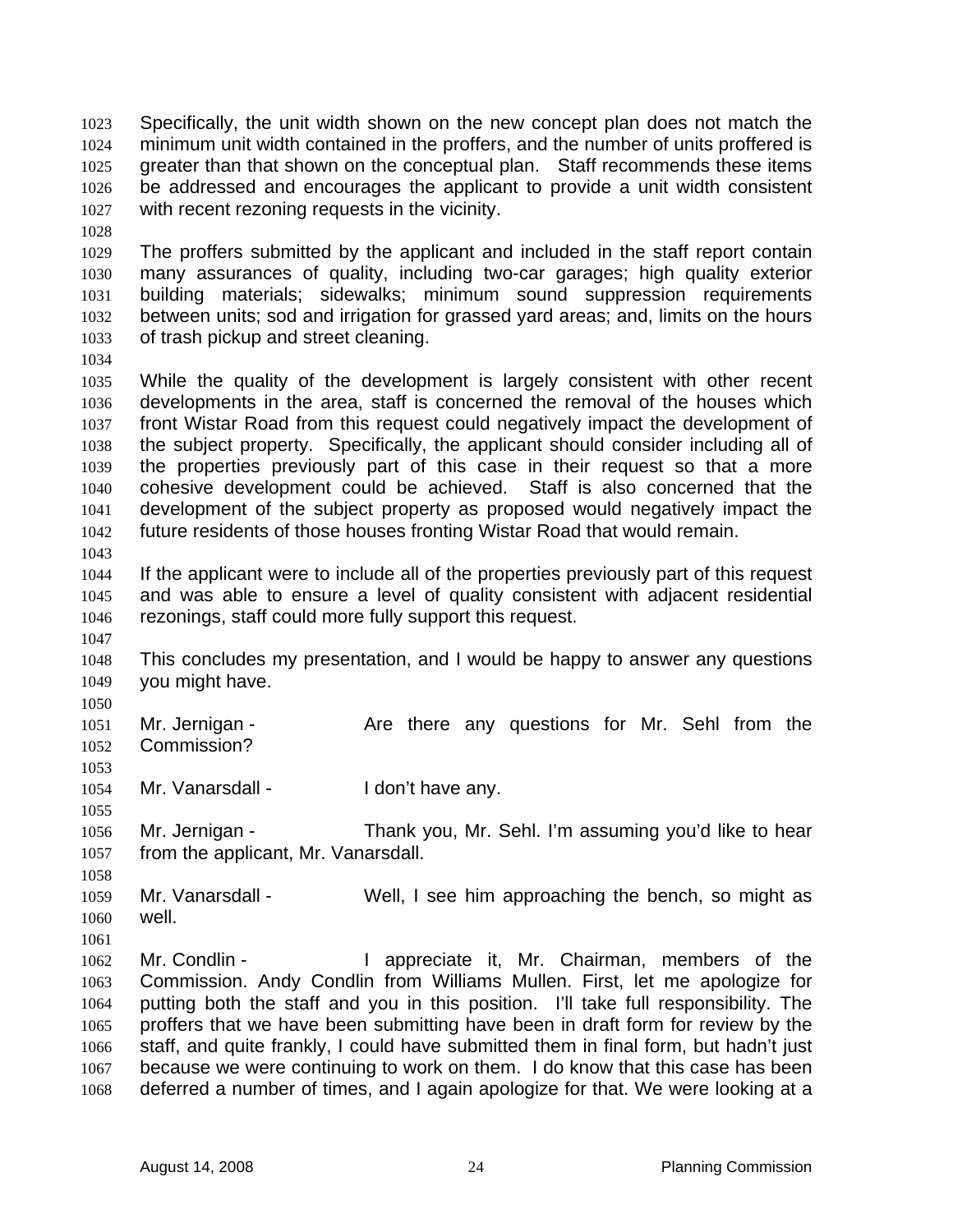different concept. We originally applied for townhomes. I have two different property owners, but one property owner has four different partners in it, so it's a lot of people to get together. Also, one of the property owners was concerned and decided that maybe he didn't want to sell all of his property, and retain the home up front. 1069 1070 1071 1072 1073

- 1075 1076 1077 1078 1079 1080 1081 1082 1083 1084 We looked at a different configuration, quite frankly. I'm going on memory; I don't have my notes. We tried for about nine months to try to coordinate a meeting with the County Manager and some of the staff to go down to look at a site in Isle of Wight County that was a similar proposal that we were putting forth. Through various reasons, we couldn't get that together. That was one of the reasons for many of the deferrals. It's not like we were sitting still; I didn't want you to think that. Again, this was our fault that we went back into townhomes. That proposal really wasn't going to gain any traction. We decided, along with the County suggestions, it may not be appropriate at this location. So, we came back to the original townhomes.
- 1085

1074

1086 1087 1088 1089 1090 1091 1092 1093 1094 1095 1096 1097 1098 1099 1100 1101 1102 So, in the last few weeks, we've been meeting with the County and the staff. As I said, one of the property owners asked for the property to be reconfigured, so we amended the case to bring up this concept plan and to reduce the acreage. But again, I haven't officially amended the proffers by submitting those. Again, because I was out of town on Monday, I received comments—and I could have had them on probably Friday or Monday, but I received comments on Tuesday from the staff. Again, that's not their fault; that's really just a response to drafts that I'd been giving them. They've been very diligent about turning those around, as Mr. Vanarsdall has. Quite frankly, I feel we can meet all those, but there are some things that have been asked for, for example, the entrance feature. I had proposed just allowing for the Planning Commission to approve the entrance feature at the time of POD and not get into the design of this specifically here, that it would be subject to the Planning Commission completely. Staff felt it would be appropriate to have a specific exhibit. We just need time to get that together, quite frankly. The same would apply for a garage exhibit. We heard that they wanted a specific exhibit, not just the dimensions. Again, we'd be happy to get that together.

1103

1104 1105 1106 1107 1108 1109 1110 1111 1112 1113 1114 I personally feel like we can meet all the concerns. Again, I have six people to get together—or excuse me, five people to get together to agree on things, and exhibits to prepare. I feel like we're finally getting traction. I do feel like just 30 more days' deferral will get us there. I'll be happy to go over some of the changes that we're proposing for the proffers, but again, I would appreciate—I'll follow your lead on that. I can go through the existing proffers and show you some of the changes such as reducing the number of units to match the conceptual plan, changing the square footage, the question on the exhibits on the garage and things of that nature, the road width and the sound coefficient—little minor changes. I don't want to waste your time, either, if you don't find that productive. With that, I'll do as you see fit at this point.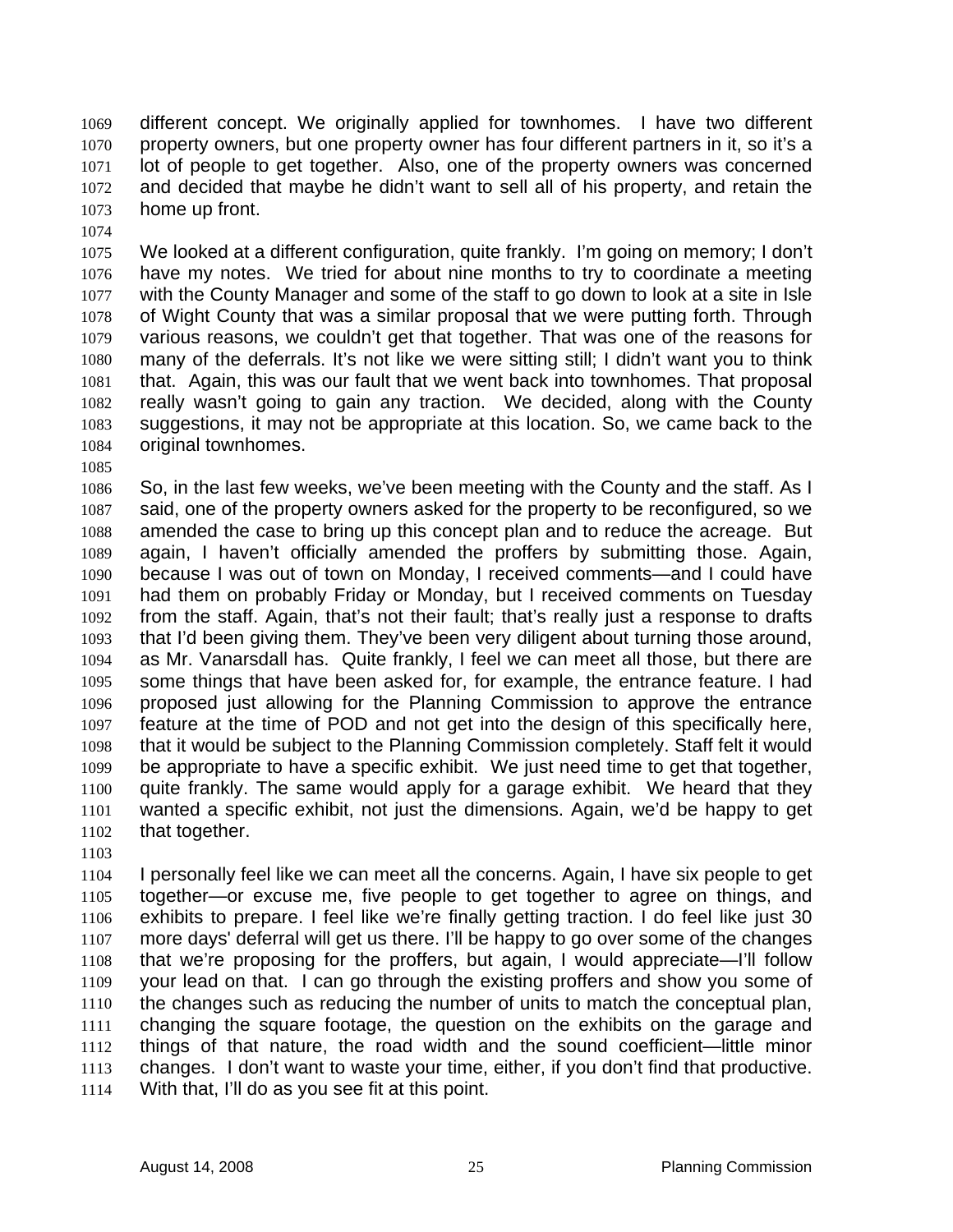1115 1116 1117 1118 1119 1120 1121 Mr. Vanarsdall - I don't think that will be necessary tonight, Mr. Condlin. You'll still have a chance before it comes to the Board to take care of all that. I think you will admit that I have been pretty lenient. I've never refused until tonight—thirteen deferments, five meetings we've had recently. I think we've come to the end of the road for this now because it's just not up to par with adjoining property and so forth, just like Mr. Sehl pointed out.

1123 1124 1125 1126 1127 1128 1129 Mr. Condlin - The agree completely. You've been more than lenient, more than patient. I feel like we've finally been able to work on the case. With one more month, I can get the applicants to get up to par to the property next door. We've received all the final comments. Only recently, just last week, Thursday or Friday, did we provide this new concept plan with the houses up front. We hadn't really received the reaction from the staff. That's one of the other examples.

1130

1135

1139

1141

1143

1145

1122

1131 1132 1133 1134 Mr. Vanarsdall - Since you mentioned the future proffers, I will tell you that what you're trying to do is down-zone, and that we don't want. The adjoining property was approved in 2005, approved by the Board in June 2005. What you're doing doesn't do it.

1136 1137 1138 Mr. Condlin - The agree with you that the current case as it is before you doesn't do that. I feel like we can do that, if given the opportunity. But again, I'll follow your lead on that.

- 1140 Mr. Vanarsdall - Thank you.
- 1142 Mr. Condlin - All right, thank you.
- 1144 Mr. Jernigan - Thank you, Mr. Condlin.

1146 1147 1148 1149 1150 1151 1152 1153 1154 1155 1156 Mr. Vanarsdall - Mr. Sehl said about all that I have to say on it. He has been working on it since 2006, and we still don't have it right. We have had a lot of things done recently on the elevation that was just submitted this week. It shows they're going to leave some homes facing Wistar Road, which is very out of character, and we can't make the entrance feature compatible to what entrance features are along this road on both sides and the adjoining property. I could go on and on. I've been sitting here long enough to know when a case needs to be moved to the Board, and that's what I'm going to recommend tonight. I recommend C-64C-06, Jennifer D. Mullen for Wistar Creek, LLC, be sent to the Board of Supervisors for denial.

| 1157 | Mr. Archer - | Second. |
|------|--------------|---------|
|      |              |         |

1158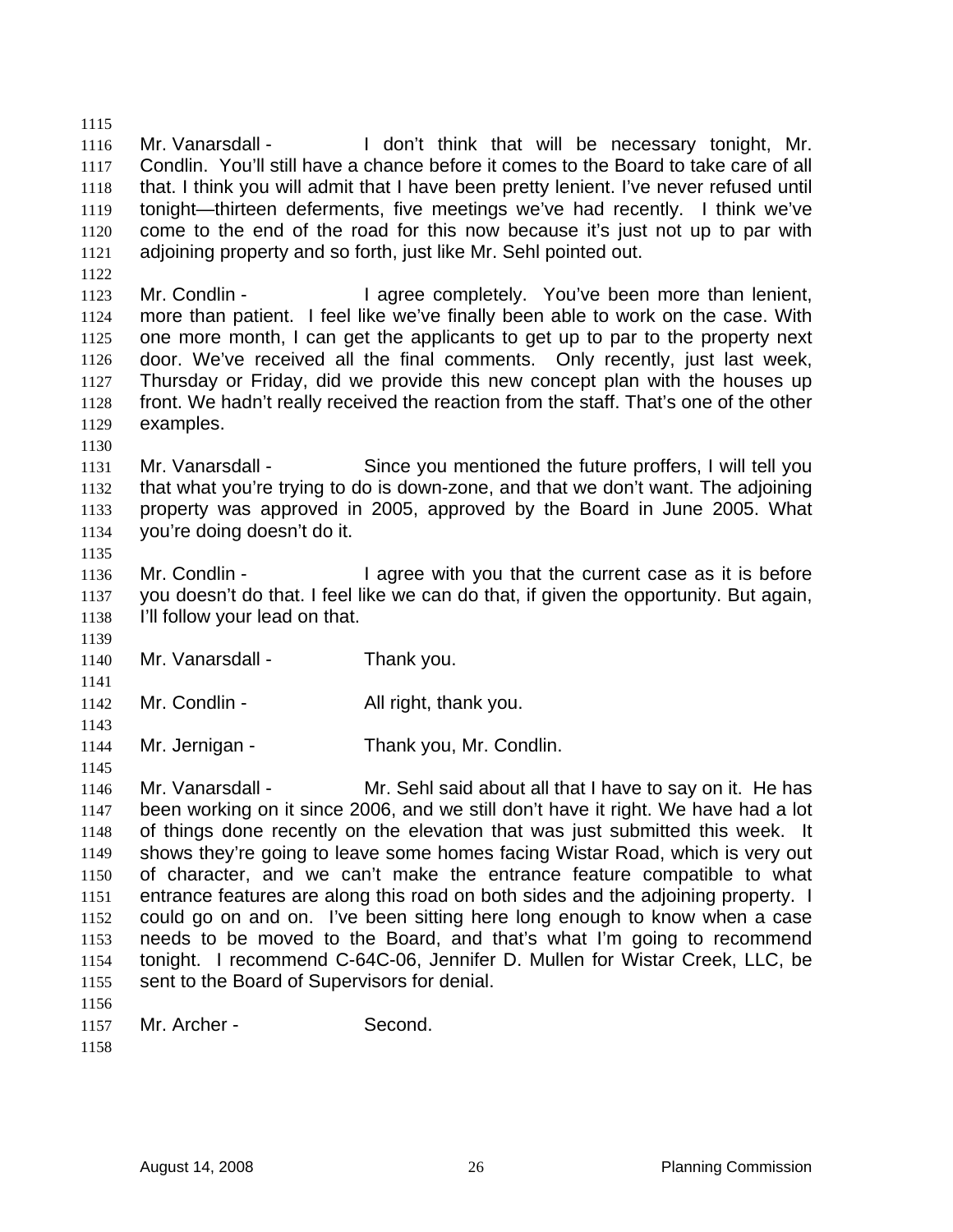Mr. Jernigan - Motion by Mr. Vanarsdall, seconded by Mr. Archer to recommend denial of case C-64C-06. All in favor say aye. All opposed say no. The ayes have it; the motion passes for denial. 1159 1160 1161

1163 1164 **REASON: Acting on a motion by Mr. Vanarsdall, seconded by REASON:** Mr. Archer, the Planning Commission voted 4-0 (one absent, one abstention) to **deny** the request because it failed to include the proffered conditions deemed necessary to lessen the impact of residential zoning on the area and would not represent sound zoning or logical land use practices. 1165 1166 1167

- 1169 1170 1171 1172 1173 1174 1175 1176 1177 **C-29C-08 M. Akbar Ali for 1241 Associates, LLC**: Request to conditionally rezone from O-3C Office District (Conditional) to R-2AC One-Family Residence District (Conditional), part of Parcel 775-749-1480, containing 3.6031 acres, located on the east line of Impala Drive at its intersection with Impala Place. The applicant proposes a place of worship. The R-2A District allows a minimum lot size of 13,500 square feet and a maximum gross density of 3.23 units per acre. The use will be controlled by zoning ordinance regulations and proffered conditions. The Land Use Plan recommends Office and Environmental Protection Area.
- 1179 1180 1181 Mrs. Jones - Excuse me. I need to mention for the record that I will not be participating in the discussion or the vote on this case due to a representational conflict.
- 1182

1178

1162

1168

1183 1184 1185 Mr. Jernigan - Thank you, Mrs. Jones. All right. Is there any opposition to case C-29C-08, M. Akbar Ali for 1241 Associations, LLC? All right, we do have opposition. Okay, Mr. Sehl, you're back again.

1186

1188

1190

1187 Mr. Sehl - Yes sir, thank you.

1189 Mr. Vanarsdall - You've been busy this week, haven't you?

1191 1192 1193 Mr. Sehl - This request would rezone 3.60 acres on Impala Drive from O-3C to R-2AC to allow a place of worship. Adjacent properties are zoned O-3C, M-1, and R-4.

1194

1197

1195 1196 The subject site is mostly wooded and vacant, and contains several prominent environmental features, including a stream and associated wetlands.

1198 1199 1200 The 2010 Land Use Plan recommends Office and Environmental Protection Area uses for the subject site. The requested zoning and proposed use are in conflict with these designations.

1201

1202 1203 1204 In response to the concerns outlined in the staff report, the applicant has submitted revised proffers, dated August  $12<sup>th</sup>$ , and an updated concept plan, both of which have been distributed to you this evening. The updated proffers address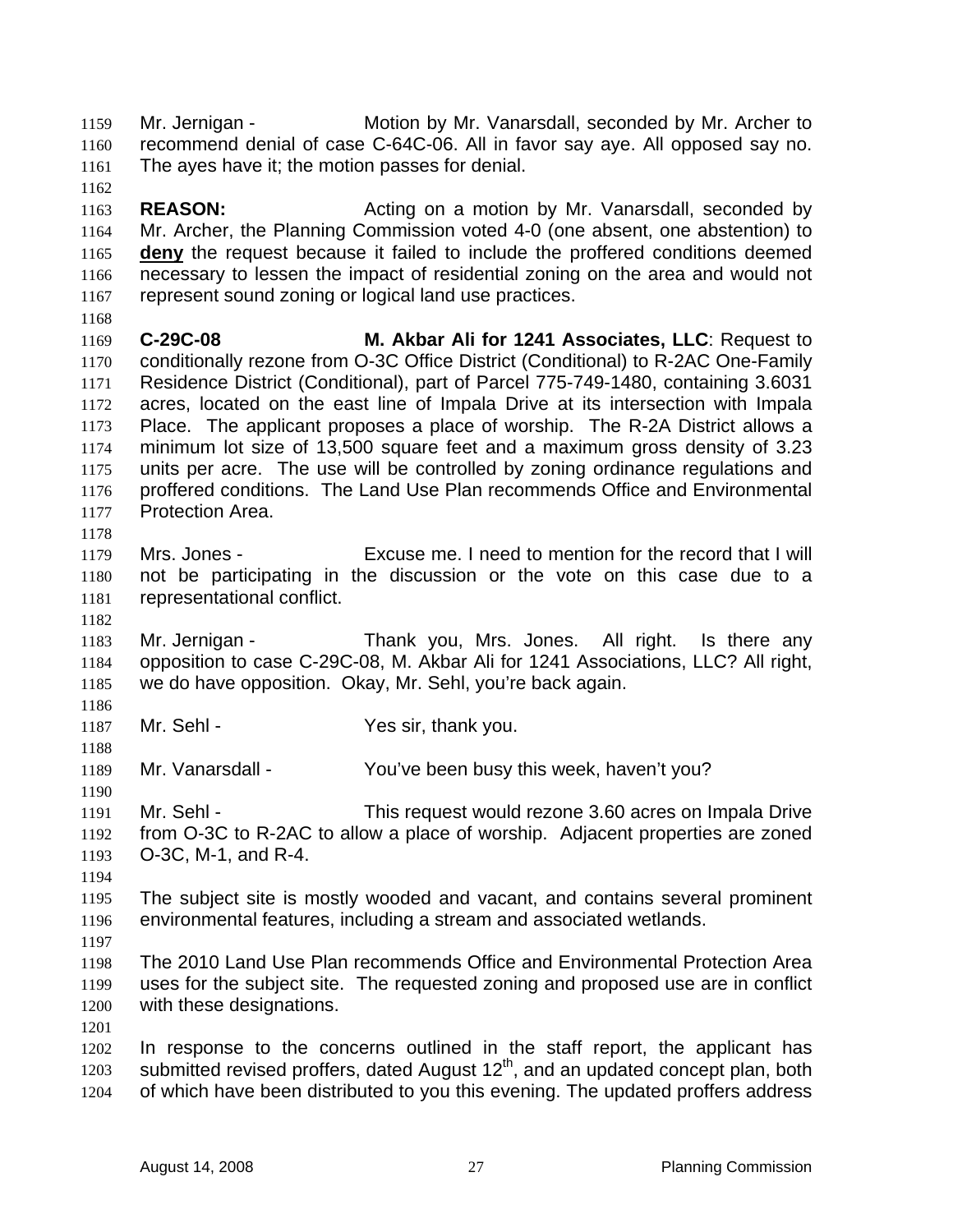items including use restrictions; building materials; landscape buffers; location of storm water management facilities; screening of mechanical equipment; conservation areas; and restrictions on the hours of exterior construction and trash removal. 1205 1206 1207 1208

1209

1210 1211 1212 1213 1214 1215 1216 1217 1218 The revised proffers address many of the concerns outlined in the staff report; however, staff notes the proposed zoning and use deviate from the 2010 Land Use Plan. Staff believes the current Office zoning and the 2010 Land Use Plan designation are appropriate. The existing zoning on the property helps to implement the goals, objectives, and policies of the County's Comprehensive Plan by encouraging land uses in harmony with adjoining uses and which can function in a compatible fashion; by discouraging development which overintensifies the site; and by providing for the logical arrangement of land uses which offer transitions from more intense to less intense uses.

1219

1220 1221 1222 1223 1224 1225 Staff believes the requested zoning and use would allow for a level of development that could negatively impact adjacent uses. In addition, development of the property as proposed could hinder the viability of office uses on the residual property to the north. Staff believes the Office recommendation in the Land Use Plan and Office zoning on the site are appropriate; therefore, staff does not support this request.

1226

1229

1231

1233

1235

1227 1228 This concludes my presentation. I will be happy to answer any questions you might have.

1230 Mr. Jernigan - The Are there any questions for Mr. Sehl?

1232 Mr. Vanarsdall - You said the staff does not support.

1234 Mr. Sehl - Yes sir.

1236 1237 Mr. Vanarsdall - Thave a question. Tell me again about the Comprehensive Plan?

1238 1239 1240 1241 1242 1243 Mr. Sehl - The Comprehensive Plan, as you know, has a number of goals, objectives, and policies that outline the visions of the County as the plan was adopted. We feel that approval of this request would be in conflict with those policies and goals, several of which I have stated here. That's the basis for staff's recommendation on this request.

1245 Mr. Vanarsdall - Thank you. Those are the only questions I have.

1247 1248 Mr. Jernigan - Thank you, Mr. Sehl. Mr. Vanarsdall, would you like to hear from the applicant?

1249

1244

1246

1250 Mr. Vanarsdall - No. I don't need to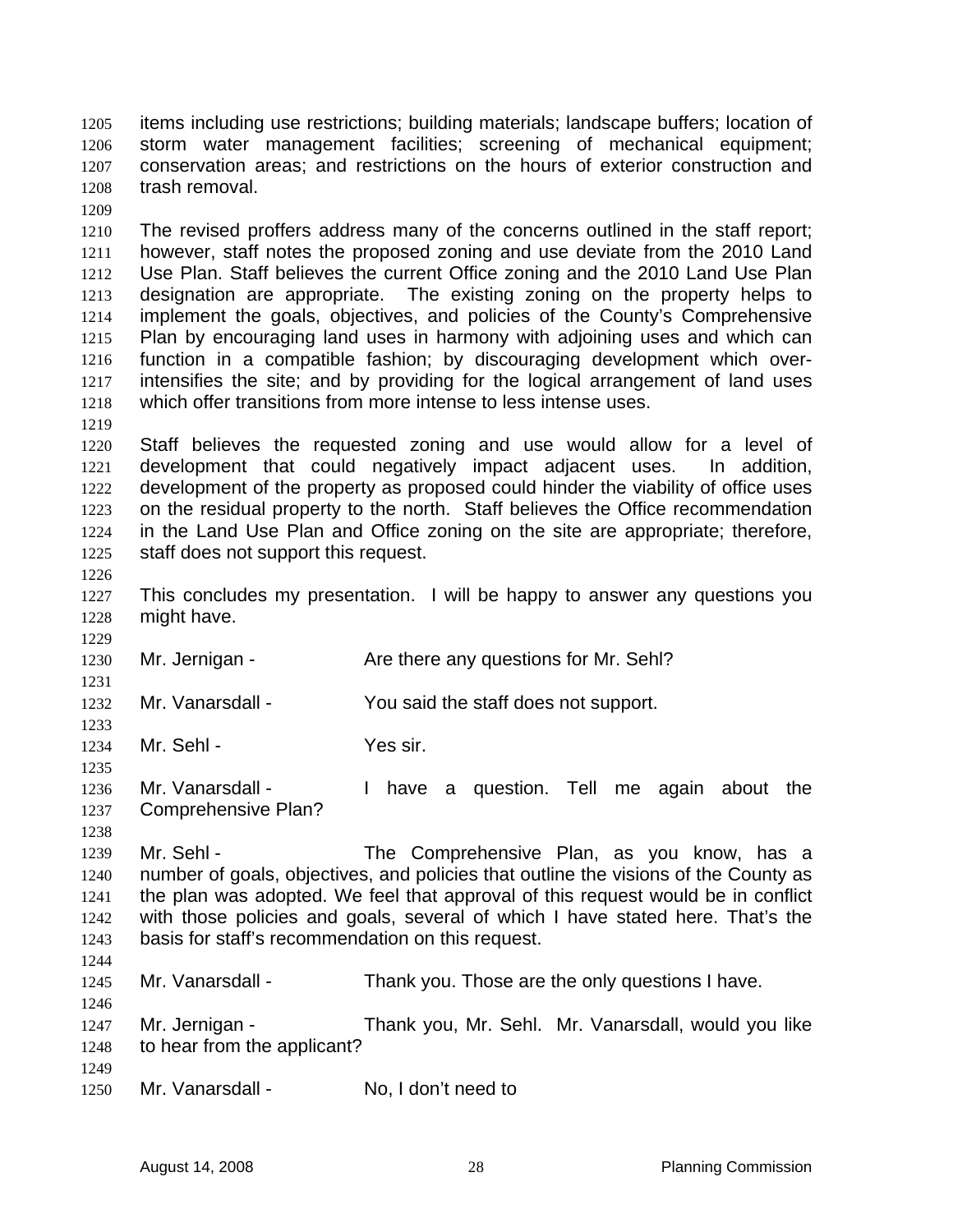| 1251 |                          |                                                                                      |
|------|--------------------------|--------------------------------------------------------------------------------------|
| 1252 | Mr. Jernigan -           | Okay.                                                                                |
| 1253 |                          |                                                                                      |
| 1254 | Mr. Vanarsdall -         | Are you ready for a motion?                                                          |
| 1255 |                          |                                                                                      |
| 1256 | Mr. Jernigan -           | Yes sir.                                                                             |
| 1257 |                          |                                                                                      |
| 1258 | Mr. Vanarsdall -         | First of all, this case-                                                             |
| 1259 |                          |                                                                                      |
| 1260 | Mr. Jernigan -           | Oh, wait a minute. Mr. Vanarsdall, we do have                                        |
| 1261 | opposition.              |                                                                                      |
| 1262 |                          |                                                                                      |
| 1263 | Mr. Vanarsdall -         | Oh, I'm sorry, we do. I'm sorry. I knew that. So, we'll                              |
| 1264 | hear from the applicant. | I want to hear from the applicant first, and then we'll                              |
| 1265 | take all of you.         |                                                                                      |
| 1266 |                          |                                                                                      |
| 1267 | Mr. Jernigan -           | Would the applicant for this case come down please?                                  |
| 1268 |                          |                                                                                      |
| 1269 | Mr. Vanarsdall -         | Good evening.                                                                        |
| 1270 |                          |                                                                                      |
| 1271 | Mr. Ali -                | Good evening Mr. Chairman and other members of                                       |
| 1272 | the Planning Commission. |                                                                                      |
| 1273 |                          |                                                                                      |
| 1274 | Mr. Vanarsdall -         | Can you get a little bit closer to the microphone so we                              |
| 1275 | can hear you?            |                                                                                      |
| 1276 |                          |                                                                                      |
| 1277 | Mr. Ali -                | We are proposing-                                                                    |
| 1278 |                          |                                                                                      |
| 1279 | Mr. Jernigan -           | Sir, would you state your name for the record,                                       |
| 1280 | please?                  |                                                                                      |
| 1281 |                          |                                                                                      |
| 1282 | Mr. Ali -                | My name is M. Akbar Ali. I am the president of Artco,                                |
| 1283 |                          | Incorporated. We are consultants for our client, 1241 Associates, LLC.               |
| 1284 |                          |                                                                                      |
| 1285 | Mr. Jernigan -           | I didn't catch your last name.                                                       |
| 1286 |                          |                                                                                      |
| 1287 | Mr. Ali -                | A-I-i. Ali is the last name.                                                         |
| 1288 |                          |                                                                                      |
| 1289 | Mr. Jernigan -           | Okay, thank you.                                                                     |
| 1290 |                          |                                                                                      |
| 1291 | Mr. Ali -                | We are proposing the rezoning of this property for a                                 |
| 1292 |                          | place of worship. This property was previously a residential district, so all we are |
| 1293 |                          | suggesting is to revert it to the residential district so it can be permitted for a  |
| 1294 |                          | place of worship. We have revised the concept plan several times to meet the         |
| 1295 |                          | requirements of the County. We have revised the proffers as well to satisfy the      |
| 1296 |                          | need of the adjoining properties. For example, on Proffer #5, we have a 25-foot      |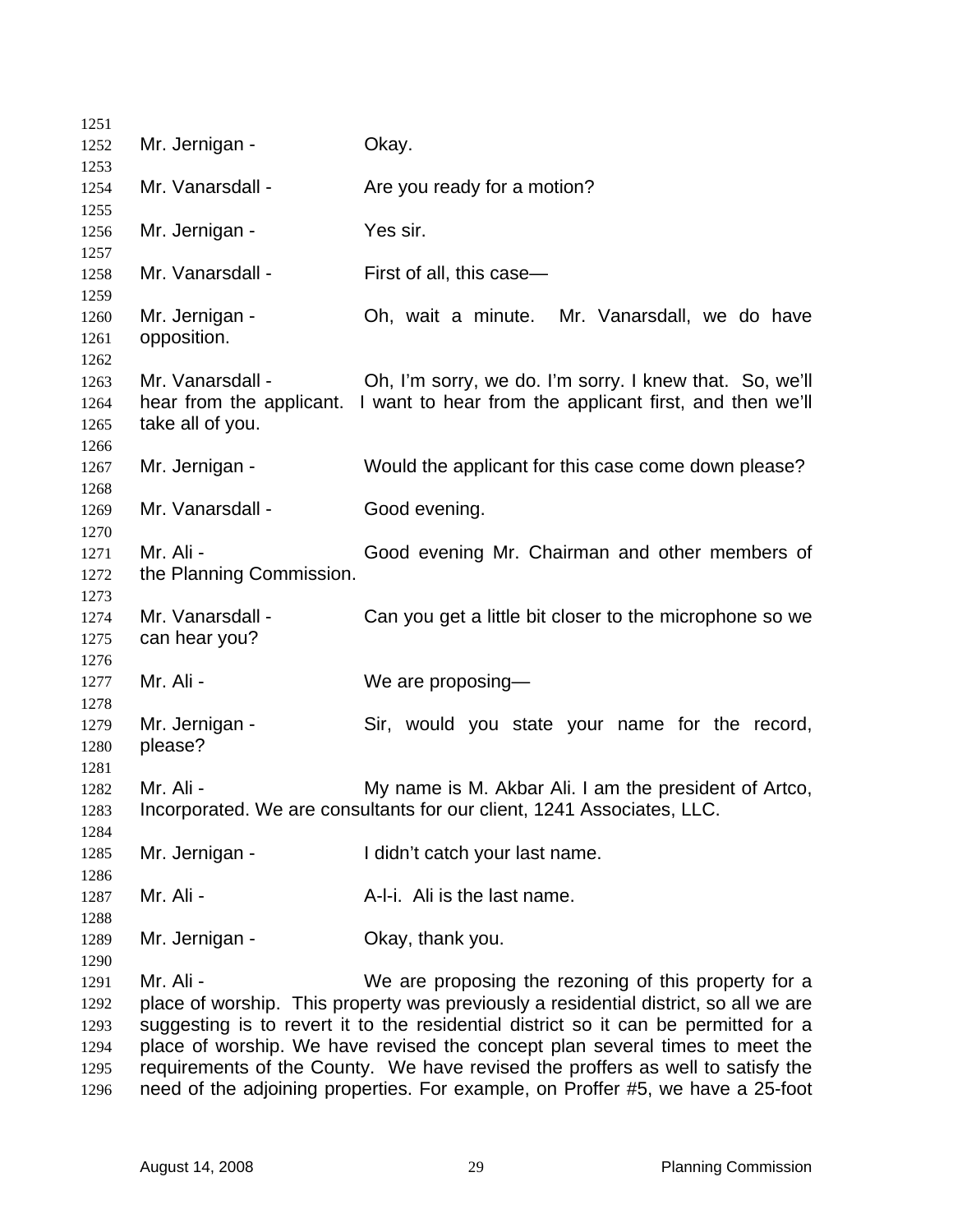buffer along the southern property line, which shall be provided and planted to a foundational buffer #25 standard. Also on the eastern side, we have the 15-foot buffer. We also are restricting the time for construction, which shall be between 7 a.m. and 7 p.m. Monday through Saturday, and no construction will be conducted on Sundays. We are also providing a 10-foot right-of-way dedication along Impala Drive. We will be using brick for this building, and it will be just one story that is not more than 25-feet high. We will screen all the HVAC items. We will also screen the dumpster, as per the proffered statement. We have also considered the wetland protection area conservation. On item #14, we did mention that for that portion of the property that lies within the 100-year floodplain, the developer will submit an application for C-1 Conservation District zoning prior to approval of the final POD. 1297 1298 1299 1300 1301 1302 1303 1304 1305 1306 1307 1308

1310 1311 1312 1313 1314 We have taken all the planning strategies to minimize and mitigate on the property, and also the aesthetics of the development, and we meet the requirements of the County, as well as taking care of the environment. We realize that there is a floodplain area there also, a stream protection area. We are not making any development in the floodplain area.

1316 Mr. Vanarsdall - Mr. Ali, you are also the architect, aren't you?

1318 Mr. Ali - Yes sir. I'm planner and architect both, yes.

1320 1321 Mr. Vanarsdall - When you filed this case in June of this year, June  $6<sup>th</sup>$ , you also said it's a community center.

1323 Mr. Ali - Yes. Place of worship and accessory uses.

1325 1326 Mr. Vanarsdall - Thank you. I don't have any questions, Mr. Chairman.

1328 1329 Mr. Jernigan - Ckay. Are there any other questions from the Commission for Mr. Ali? Okay, thank you, sir.

1331 Mr. Vanarsdall - Thank you, Mr. Ali.

1333 Mr. Jernigan - Sir, would you like to speak? Are you with him?

1335 1336 Mr. Khan - Good evening.

1337 Mr. Jernigan - Good evening.

1338 1339 1340 Mr. Vanarsdall - Good evening.

1341 1342 Mr. Khan - Mr. Chairman-

1309

1315

1317

1319

1322

1324

1327

1330

1332

1334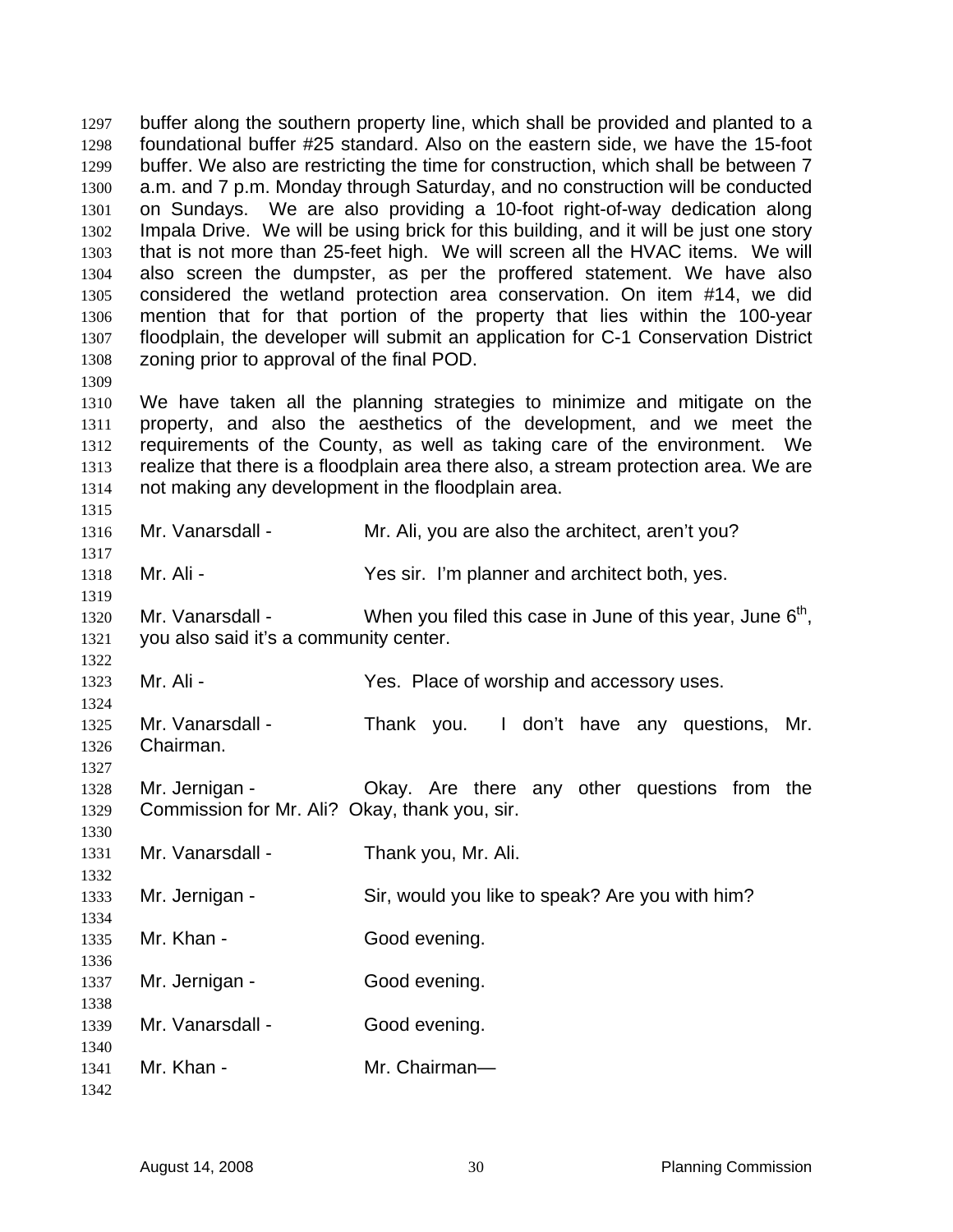1343 Mr. Jernigan - Would you state your name for the record? 1344

1345 Mr. Khan - Yes. My name is Dr. Naji Khan.

1346 1347

1348 1349 Mr. Vanarsdall - K-h-a-n.

Mr. Jernigan - K-h-a-n. Okay, thank you.

1351 1352 1353 Mr. Khan - Thank you, Mr. Chairman and members of the Planning Board to give an opportunity for me to speak in the support of this C-29C-08 for the place of worship.

1354

1350

1355 1356 1357 1358 1359 1360 1361 1362 1363 1364 The great thing about our country is that every American has the right to exercise the freedom of speech and worship. Our community in Henrico County does not have a single place of worship. We've been operating out of rented facilities. We are operating out of hotels. We have two choices. Either we drive from here across the river to Chesterfield County and join them in the congregation, or we all move to Chesterfield County. Neither of those solutions is practical. Therefore, our goal is to have a very small place of worship in which we can meet, pray, discuss the issues facing the Henrico County resident, and come up with a solution so we can put a plan together to make Henrico County a safe place to live and work.

1365

1366 1367 1368 1369 1370 1371 1372 1373 1374 1375 1376 There is a three-way win/win situation in this proposal here. We get a small place to worship, which is guaranteed by the Constitution, and also do something to make Henrico a safe place, because unless we meet together and discuss our mutual problems, we won't be able to solve them individually. The second win/win situation is for the residents surrounding this area. This place is no Short Pump. It's not lush; it's not really expensive. The life will come to there because of the small group of people moving in there. Because of that, and the law of supply and demand, the prices of the houses around this are going to go up. The congregation people want to move closer to the houses. The third win/win situation is Henrico County revenue. As soon as the prices go up, so the property taxes go up, and you meet your goal of revenue.

1377

1378 1379 1380 1381 1382 1383 1384 1385 Therefore, we can achieve our goal if you approve our rezoning request to build the infrastructure, the small one, where we can perform our prayer. Last but not least, we have complied with all the regulations such as the minimum acreage required—3 acres, and we have 3.6. You require 72 spaces for parking; we have 80. We also know that this place was originally R-4 Residential zoning. All we're asking is to reverse from O-3C Office District to R-2AC One-Family Residential District. It is not a very big structure that is going to upset the entire area of Impala Drive and surrounding area.

1386

1387 1388 With that, I request strongly that you consider the case and approve C-29C-08. Thank you very much.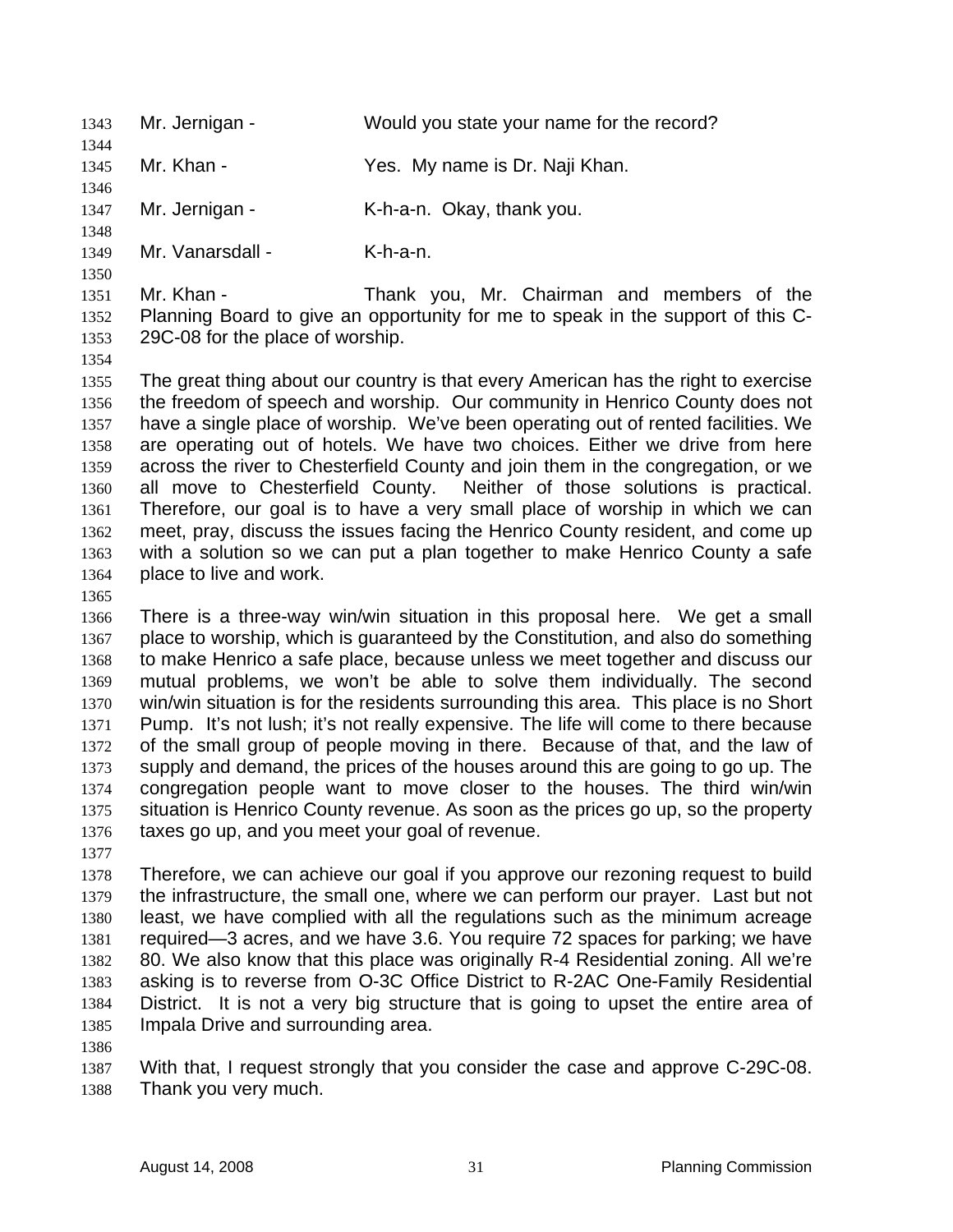1390 Mr. Vanarsdall - Thank you.

1392 1393 1394 Mr. Jernigan - Thank you, sir. We do have opposition. I don't know if you have one speaker; you have several coming down. Come on down, please. Good evening.

1396 1397 1398 1399 1400 1401 1402 1403 1404 1405 1406 1407 1408 1409 1410 1411 1412 1413 1414 1415 1416 1417 Ms. Rose - I'm Pamela Rose. I represent myself, my family, and my neighbor, Ms. Johnston. We received this notice, and our first response is that we are not opposed to a worship place. Our concern is traffic, it is noise. What we already have to deal with in our neighborhood to begin with is, I don't know how many buildings, trucks, and transfer trucks that go through our neighborhood, and traffic of office buildings and everything that's back behind our house. The only buffer that we do have is this piece of woods that they're talking about developing into a church and a community center. The only way for the traffic to come into our neighborhood from Hermitage or Hilliard Road would be from Impala, or our street, Lafayette, or Lincoln. Now, on Lafayette and Lincoln, you have no sidewalks and people park on the streets. So, I don't know how we could support more traffic coming through there for this type of center. In addition, whatever development is going to take place, it's going to have to be looked at as to what hours they have, and what kind of buffering we will have. As a neighborhood, we already have to deal with the truckers going through there, the office traffic going through there. There are plants back there that run three shifts, and that traffic goes either down Impala or down our street. There is no exit way from Impala. It doesn't exit out any other way back through Hermitage Road, it just comes out right at Impala and Hilliard, and down our streets. We already have to deal with the trucks, the noise, the alarms of these buildings going off whenever there's a storm (you never know who owns the property), and the lighting issues.

1418

1389

1391

1395

1419 1420 1421 1422 1423 1424 1425 It's just something that needs to be looked at. This neighborhood cannot take this kind of traffic. The only buffer that we have from all of these buildings and offices behind our house is this piece of property. Although we understand that they can do whatever they want to with their property, there still needs to be consideration of the traffic. All these cars, transfer trailers, transfer trucks, and moving trucks—everybody's back there. It's tough, but it's a nice neighborhood. We like our neighborhood.

1426

1428

1431

1427 Mr. Vanarsdall - Thank you very much.

1429 1430 Mr. Jernigan - Thank you, ma'am. Are there questions for Ms. Rose from the Commission? Yes, you can come on up, sir.

1432 1433 1434 Mr. Rhodes - I'm Charlie Rhodes. I'm a resident and homeowner as well. I think we're representative of about 60% of the property owners that abut the property. Honestly, I'm here because I was really take aback with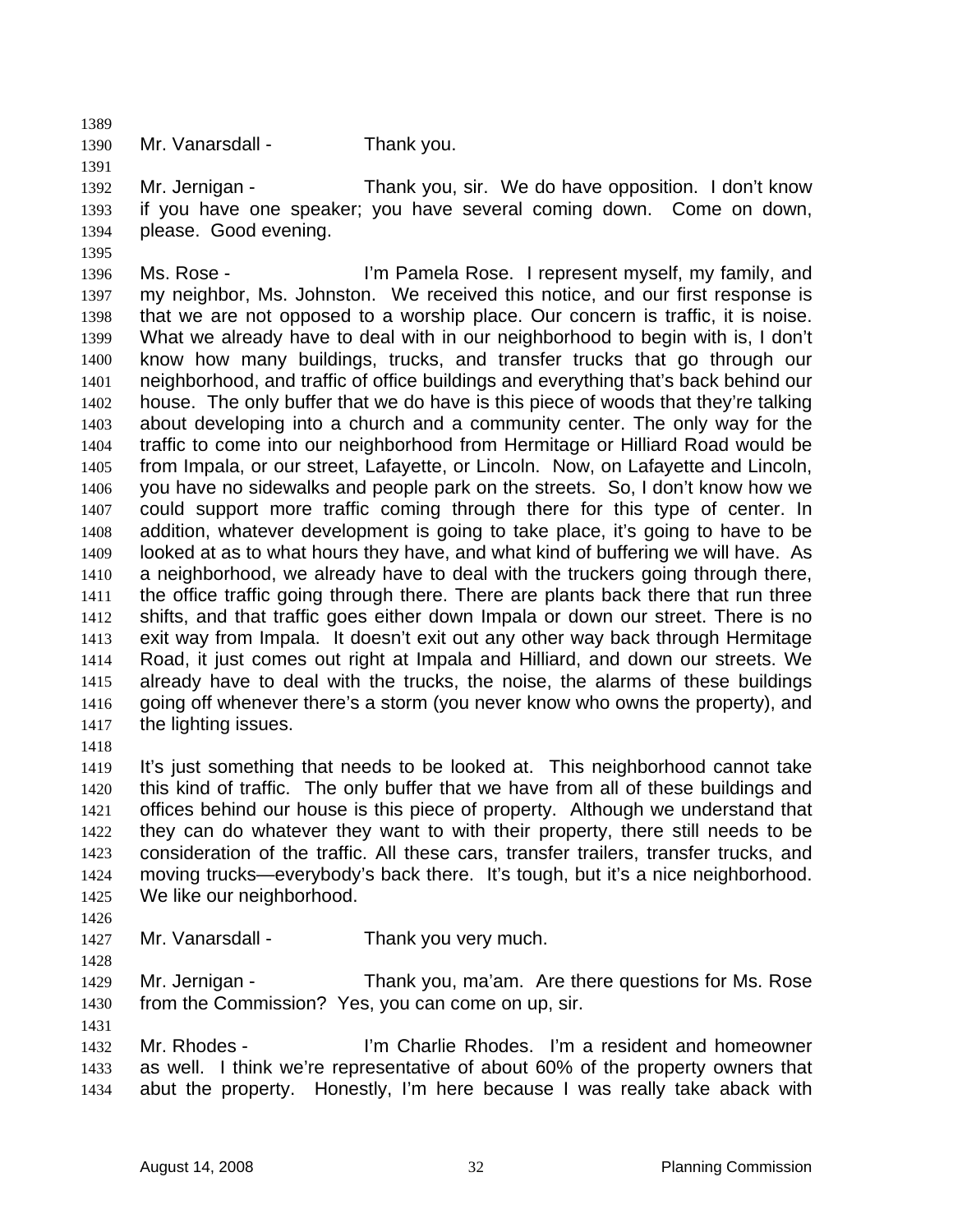surprise by the developments, and just recently received a notice. I wasn't really clear on what the plans were. Given what I've seen here tonight, I'm here to stand in opposition to the proposed rezoning, just consistent with the recommendations already made by the Planning Committee, or the gentleman that—I'm sorry I don't know the official terminology—the staff. Thanks, that all I have to say. 1435 1436 1437 1438 1439 1440 1441 1442 1443 1444 1445 1446 1447 1448 1449 1450 1451 1452 1453 1454 1455 1456 1457 1458 1459 1460 1461 1462 1463 1464 1465 1466 1467 1468 1469 1470 1471 1472 1473 1474 1475 1476 1477 Mr. Jernigan - Thank you, sir. Mr. Vanarsdall - Thank you. Mr. Jernigan - All right. Does anybody else have anything to say? All right, Mr. Vanarsdall. Mr. Jernigan - The You have to come down to the podium, sir. Mr. Vanarsdall - Good evening. Mr. Surani - Thi. My name is Munaf Surani. I want to ask one question. If we don't do something—it's O-2C zoning—an office building is going to come. They're going to have a lot more traffic on this. The congregation is not going to bring as much traffic seven days a week like the O-2C zoning is going to bring. We usually pray on Friday. That's where you're going to see the traffic. Otherwise, hardly anybody will be there. There might be four cars or five cars that go there. So, that's my answer to the traffic concerns. It's only Friday. Otherwise, it's not going to be much. A few people will be going every day. If you go to any other mosque, at a given time you will see hardly any or some, four or five, ten maybe, that kind of thing. So, that's my answer to your traffic issue. Thank you. Mr. Jernigan - Thank you, Mr. Surani. Mr. Vanarsdall - Anyone else? Is that it? Mr. Jernigan - You can go ahead, Mr. Vanarsdall. Mr. Vanarsdall - First, I want to thank all of you who came in opposition, who came to present the case, and the people who are here on behalf of the case. Mr. Chairman and members of the Commission, I specifically asked Mr. Sehl about the Comprehensive Plan. He answered, and I will spell this out. First of all, staff does not support this case. It's against the Land Use Plan of 2010; there are conflicts with it. It's also against the goals, objectives, and policies of the 2010 Land Use Plan. With that, I recommend to the Board of Supervisors that C-29C-08, M. Akbar Ali for 1241 Associations, LLC, be denied.

- 1478 1479
- 1480 Mr. Archer - Second.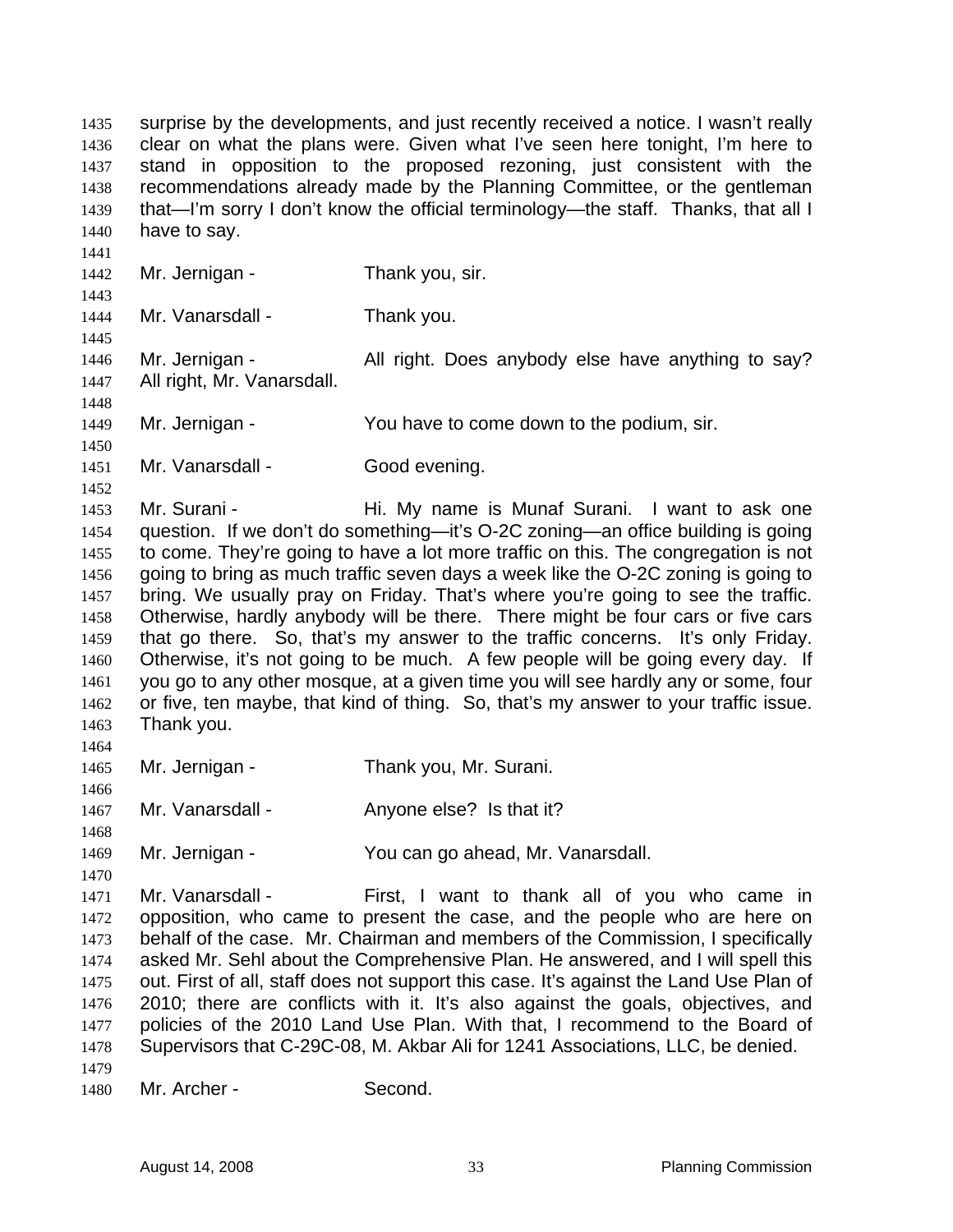1481 1482 1483 1484 1485 1486 1487 1488 1489 Mr. Jernigan - We have a motion by Mr. Vanarsdall, seconded by Mr. Archer to deny C-29C-08. All in favor say aye. All opposed say no. The ayes have it; the motion is denied. Mrs. Jones - I abstain. **REASON:** Acting on a motion by Mr. Vanarsdall, seconded by Mr. Archer, the Planning Commission voted 3-0 (one absent, two abstentions) to recommend the Board of Supervisors **deny** the request because it does not conform to the recommendation of the Land Use Plan nor the Plan's goals, objectives and policies. 1490 1491 1492 1493 1494 1495 1496 1497 1498 1499 1500 1501 1502 1503 1504 1505 1506 1507 1508 1509 1510 1511 1512 1513 1514 1515 1516 1517 1518 1519 1520 1521 1522 1523 1524 1525 1526 Mr. Archer - The Mr. Chairman, before we move off this, I think it would probably be beneficial to let the applicant know, because they may not know, that our recommendation for denial is what goes to the Board of Supervisors, who does have the final say on this. It will be heard, when, in 30 days? Mr. Glover - September  $11^{th}$ . Mr. Archer - September  $11<sup>th</sup>$  meeting in front of the Board of Supervisors. Mr. Emerson - September the  $9<sup>th</sup>$ . Mrs. Jones -  $\qquad \qquad$  The  $9^{\text{th}}$ . Mr. Archer -  $\qquad \qquad$  The  $9^{\text{th}}$ . Mr. Emerson -  $Y$ es sir, September the  $9<sup>th</sup>$ . Mr. Archer - Times I just want to make sure that the applicant and the folks that came out in support of this plan understand that. Mr. Jernigan - Ckay, thank you, Mr. Archer. Mr. Emerson - The Mr. Chairman, that brings us to the next item, which is a discussion item. As you know, we held a work session earlier this evening to discuss potential amendments to the County Code relating to the alternate fence height. Based on what you represented tonight, staff would like the Commission to schedule a public hearing to consider the amendments to the Code for our next meeting on September 11, 2008. Mr. Jernigan - Okay. We don't have to have a motion on that, do we?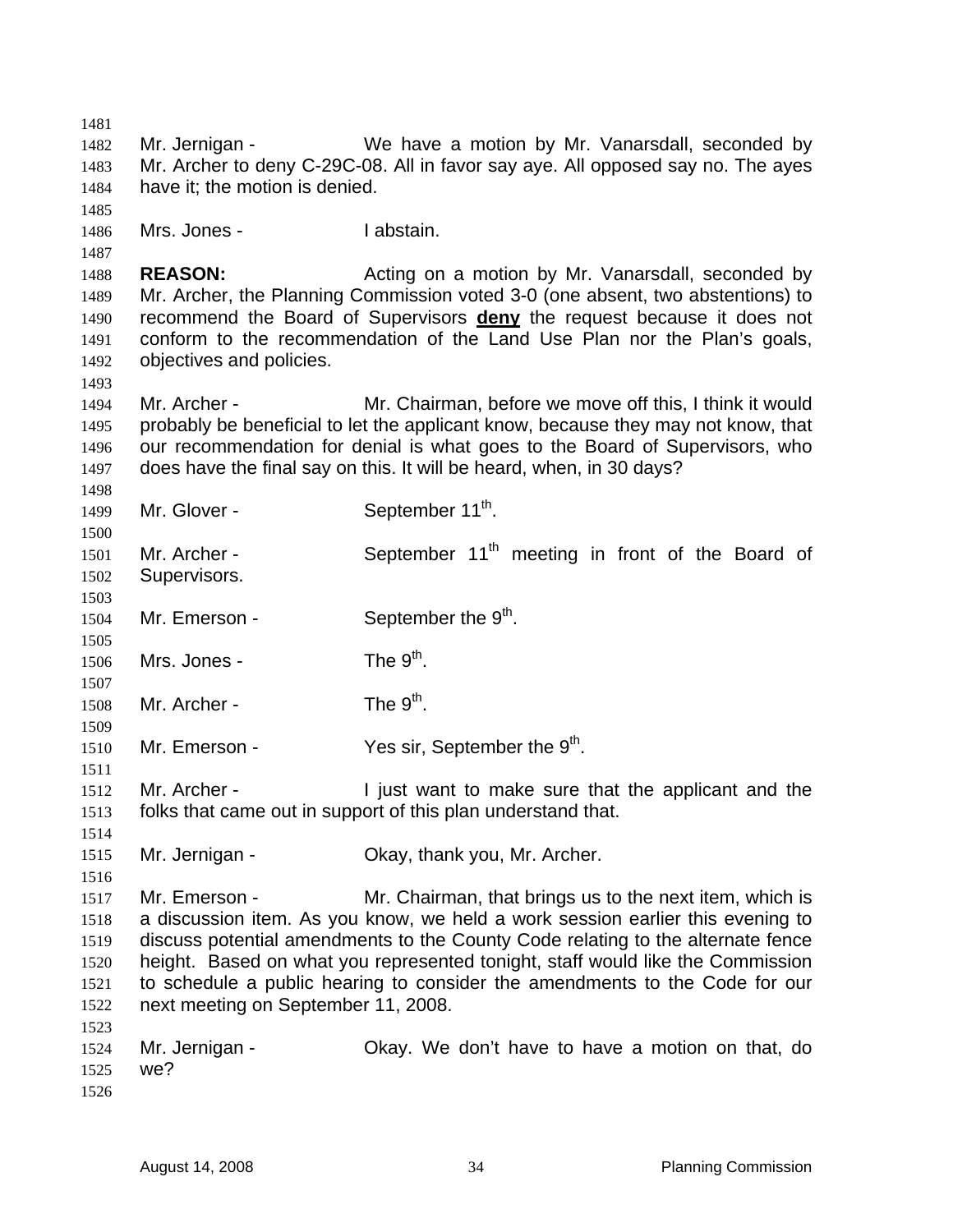| 1527                                 | Mr. Emerson -                                          | It would probably be good to have a motion, yes sir.                                                                                                                                                                           |
|--------------------------------------|--------------------------------------------------------|--------------------------------------------------------------------------------------------------------------------------------------------------------------------------------------------------------------------------------|
| 1528<br>1529                         | Mr. Jernigan -                                         | All right. Do we have a motion?                                                                                                                                                                                                |
| 1530                                 |                                                        |                                                                                                                                                                                                                                |
| 1531<br>1532                         | Mr. Vanarsdall -                                       | I move that—What was the time?                                                                                                                                                                                                 |
| 1533                                 | Mr. Emerson -                                          | September 11, 2008, at 7 p.m.                                                                                                                                                                                                  |
| 1534<br>1535                         | Mr. Vanarsdall -                                       | All right. I move that we set the time for 9/11 at 7 p.m.                                                                                                                                                                      |
| 1536<br>1537                         | Mrs. Jones -                                           | Second.                                                                                                                                                                                                                        |
| 1538<br>1539<br>1540<br>1541         | Mr. Jernigan -                                         | Motion by Mr. Vanarsdall, seconded by Mrs. Jones to<br>have the public hearing for fence heights at 7:00 on September the 11 <sup>th</sup> . All in<br>favor say aye. All opposed say no. The ayes have it; the motion passes. |
| 1542<br>1543<br>1544<br>1545         | Mr. Emerson -<br>minutes.                              | Mr. Chairman, the next item will be the approval of the                                                                                                                                                                        |
| 1546<br>1547<br>1548                 | Mr. Jernigan -<br>2008? Do I have a motion?            | Are there any changes to the minutes for July 10,                                                                                                                                                                              |
| 1549                                 | Mrs. Jones -                                           | I move the minutes be accepted as distributed.                                                                                                                                                                                 |
| 1550<br>1551                         | Mr. Archer -                                           | Second.                                                                                                                                                                                                                        |
| 1552<br>1553<br>1554<br>1555         | Mr. Jernigan -<br>The ayes have it; the motion passes. | Motion by Mrs. Jones, seconded by Mr. Archer to<br>approve the minutes for July 10, 2008. All in favor say aye. All opposed say no.                                                                                            |
| 1556<br>1557<br>1558<br>1559         | Mr. Emerson -<br>the Commission tonight.               | Mr. Chairman, staff does not have anything else for                                                                                                                                                                            |
| 1560                                 | Mr. Archer -                                           | Mr. Chairman, I move for adjournment.                                                                                                                                                                                          |
| 1561<br>1562                         | Mr. Jernigan -                                         | So moved.                                                                                                                                                                                                                      |
| 1563<br>1564<br>1565<br>1566<br>1567 | The meeting was adjourned at 8:24 p.m.                 |                                                                                                                                                                                                                                |
| 1568<br>1569<br>1570                 |                                                        |                                                                                                                                                                                                                                |
| 1571                                 |                                                        |                                                                                                                                                                                                                                |
| 1572                                 |                                                        | Mr. R. Joseph Emerson, Jr., Secretary                                                                                                                                                                                          |